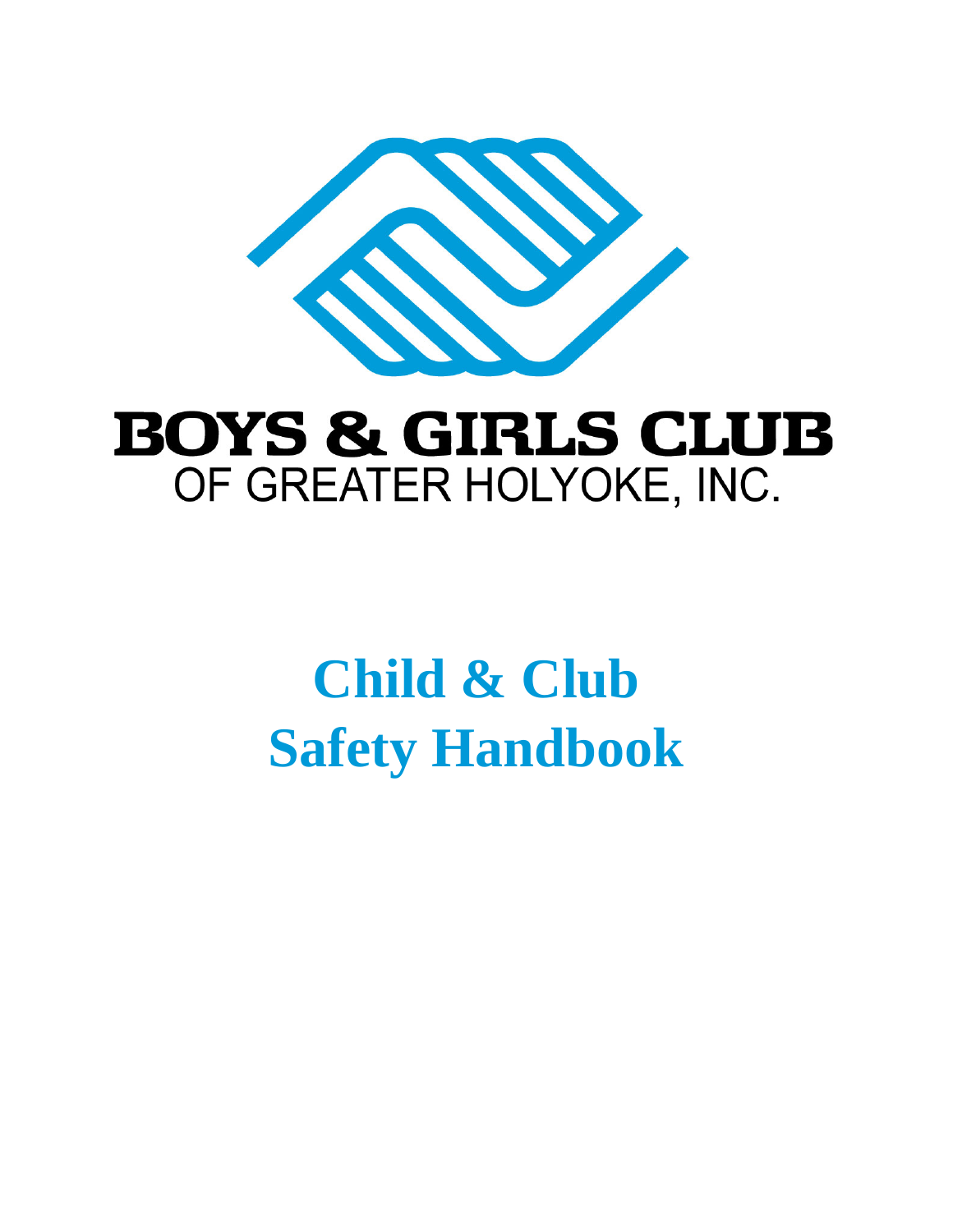## **Table of Contents**

| <b>Child Abuse Prevention</b>                 | 3  |
|-----------------------------------------------|----|
| Prohibition of Private One-on-One Interaction | 6  |
| Supervision & Facilities (includes guidance   | 8  |
| on restroom usage)                            |    |
| Screening and Onboarding                      | 10 |
| Drug- and Alcohol-Free Workplace              | 12 |
| Incident Management                           | 14 |
| Technology Acceptable Use                     | 16 |
| Transportation                                | 21 |
| <b>Emergency Operations Plan</b>              | 23 |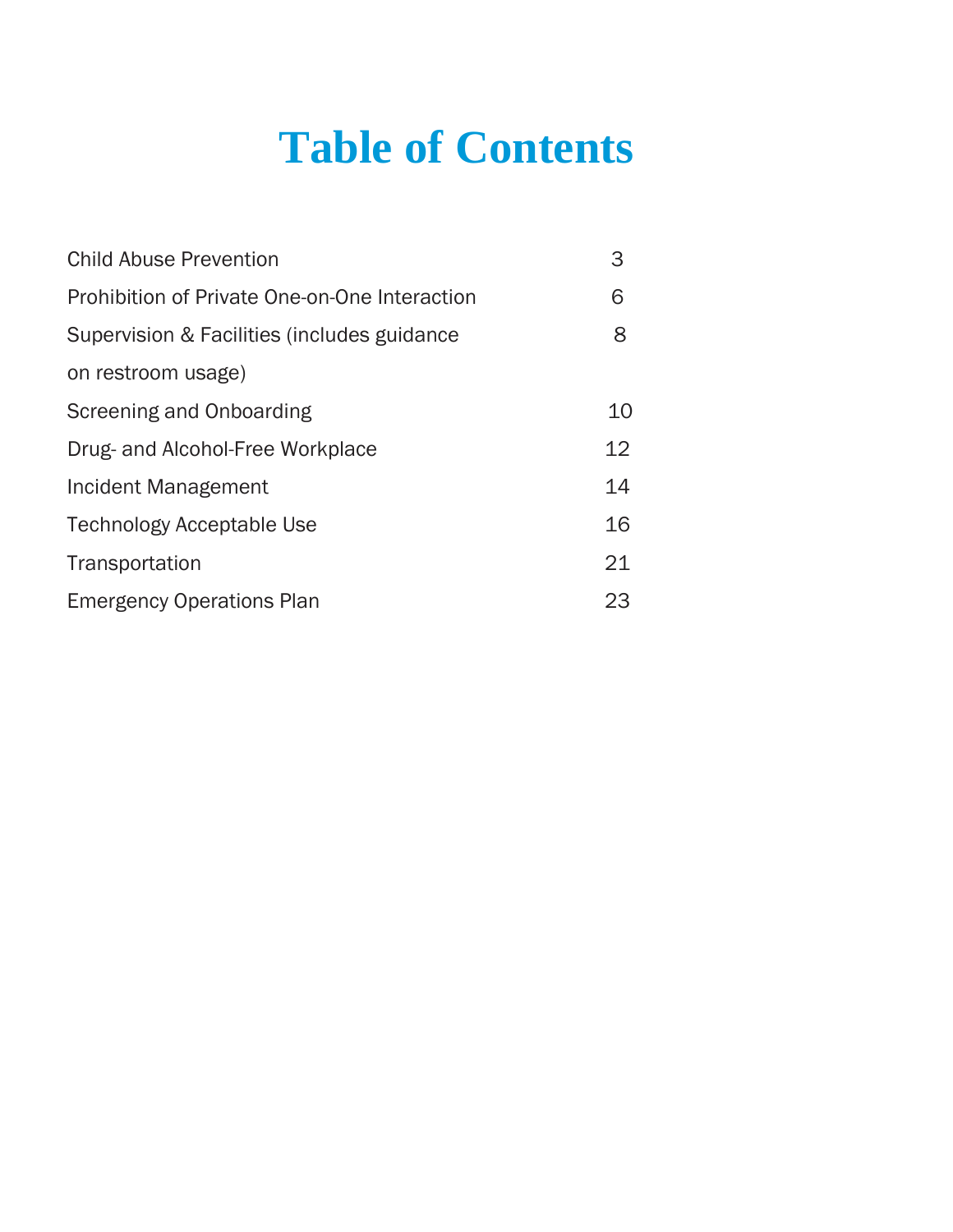### **CHILD ABUSE PREVENTION POLICY**

The priority of the Boys & Girls Clubs of Greater Holyoke is the physical and emotional safety of its members, staff and volunteers. Boys & Girls Clubs of Greater Holyoke maintains a zero-tolerance policy for child abuse.

Boys & Girls Clubs of Greater Holyoke implements policies and procedures for members, employees, volunteers, visitors or any victims of sexual abuse or misconduct to report any suspicion or allegation of abuse.

#### **DEFINITIONS**

**One-on-One-Contact Prohibition:** Boys & Girls Clubs of Greater Holyoke prohibits isolated one-on-one interaction between Club participants and staff or volunteers, including board members. This includes prohibiting one on-one contact at any time at the Club, in vehicles or by phone, text, social media or any other means.

Exceptions may only be made when delivering approved medical or counseling services by a licensed, trained therapist or similar professional according to professional guidelines. All staff and volunteers, including minor staff (under age 18), are strictly prohibited from meeting Club participants outside of any Club-sponsored activities. The only exception to this rule is if the Club participant is a child or sibling of a staff member or volunteer.

**Child abuse** is when an adult or another child, whether through action or by failing to act, causes serious emotional or physical harm to a child. Sexual abuse or misconduct may include but is not limited to:

- Any sexual activity, involvement or attempt of sexual contact with a person who is a minor (under 18 years old).
- Sexual activity with another who is legally incompetent.
- Physical assault or sexual violence, such as rape, statutory rape, abuse, molestation or any attempt to commit such acts.
- Unwanted and intentional physical conduct that is sexual in nature, such as touching, pinching, patting, brushing, massaging someone's neck or shoulders and/or pulling against another's body or clothes.
- Inappropriate activities, advances, comments, bullying, gestures, electronic communications or messages (e.g., by email, text, or social media).

**Grooming** is when someone builds an emotional connection with a child to gain their trust for the purposes of sexual abuse, sexual exploitation or trafficking. Grooming behaviors may include but are not limited to:

- Targeting specific youth for special attention, activities or gifts.
- Isolating youth from family members and friends physically or emotionally. This can include one-on one interactions such as sleepovers, camping trips and day activities.
- Gradually crossing physical boundaries, full-frontal hugs that last too long, lap sitting or other "accidental" touches.

#### **MANDATED REPORTING**

Every staff member or volunteer of Boys & Girls Clubs of Greater Holyoke who becomes aware of or has suspicion of child abuse or neglect must immediately report to Club leadership. Club leadership is responsible for reporting the incident immediately to the appropriate authorities according to statewide mandated reporting laws, as well as to Boys & Girls Clubs of America (BGCA) within 24 hours via the critical incident system.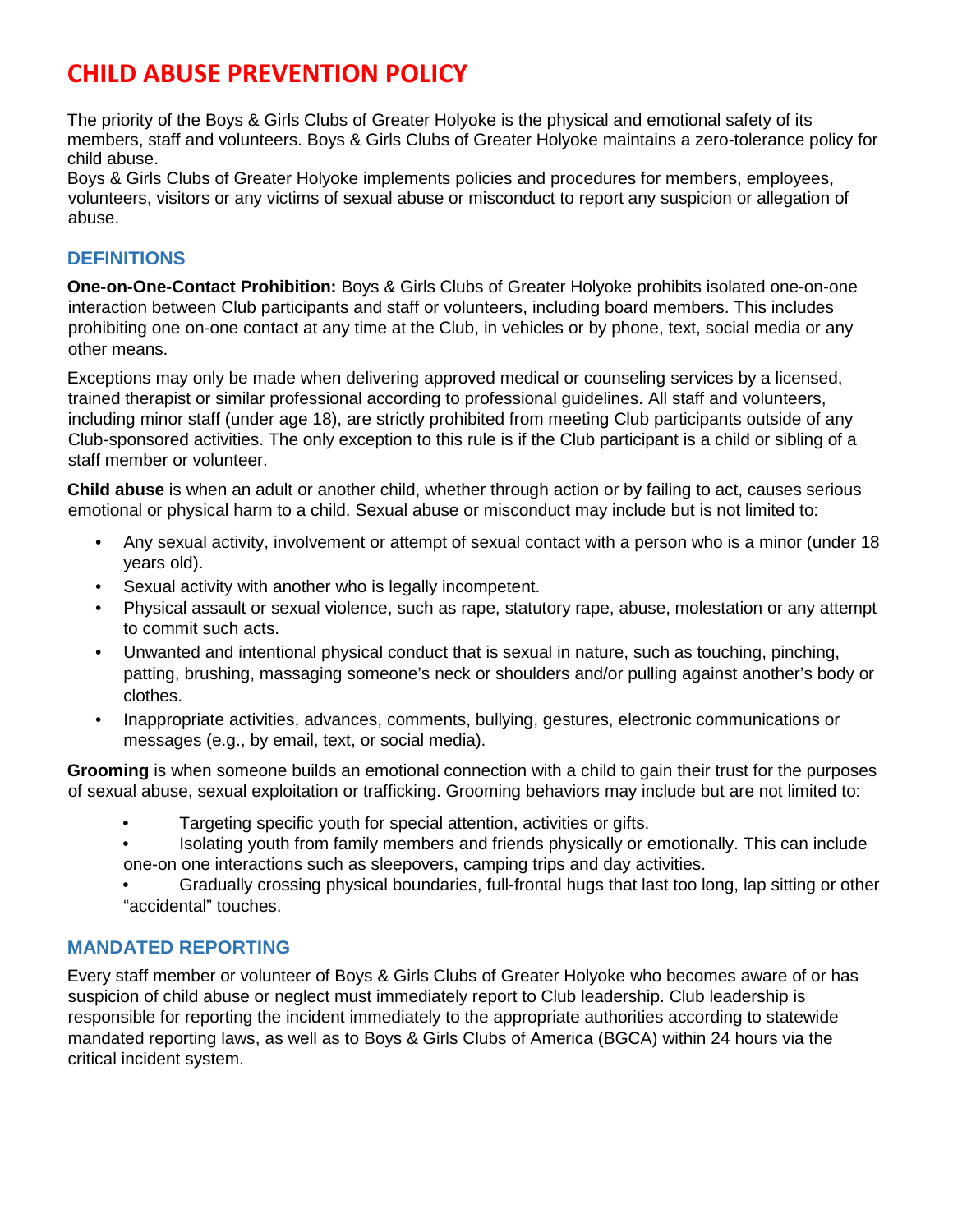#### **REQUIRED TRAINING**

Boys & Girls Clubs of Greater Holyoke conducts and reports through a BGCA-approved process the following training for all staff members and volunteers with direct repetitive contact with young people (at the intervals noted for each).

#### **Before providing services to young people, and annually thereafter:**

- 1. BGCA-approved child abuse prevention
- 2. BGCA-approved mandated reporting
- 3. BGCA-approved grooming prevention **Annually:**

All the policies, including all safety policies, for Boys & Girls Clubs of Greater Holyoke.

#### **PHYSICAL INTERACTIONS**

Every staff member and volunteer of Boys & Girls Clubs of Greater Holyoke is required to maintain appropriate physical contact with minors. Appropriate and inappropriate interactions include but are not limited to the following:

| Appropriate                                                                                                               | Inappropriate                                                                                                                                                                             |
|---------------------------------------------------------------------------------------------------------------------------|-------------------------------------------------------------------------------------------------------------------------------------------------------------------------------------------|
| Side hugs<br>Handshakes<br>High-fives and hand slapping<br>Holding hands (with young children in escorting<br>situations) | Full-frontal hugs or kisses<br>Showing affection in isolated area<br>Lap sitting<br>Wrestling or piggyback/shoulder rides<br><b>Tickling</b><br>Allowing youth to cling to an adult's leg |

#### **VERBAL INTERACTIONS**

Every staff member and volunteer of Boys & Girls Clubs of Greater Holyoke is required to maintain appropriate verbal interactions with minors. Appropriate and inappropriate interactions include but are not limited to the following:

| Appropriate                                                                                     | Inappropriate                                                                                                                                                                                                                 |
|-------------------------------------------------------------------------------------------------|-------------------------------------------------------------------------------------------------------------------------------------------------------------------------------------------------------------------------------|
| Positive reinforcement<br>Child-appropriate jokes (no adult content)<br>Encouragement<br>Praise | Name calling<br>Inappropriate jokes (adult-only content)<br>Discussing sexual encounters or personal issues<br>Secrets<br>Profanity or derogatory remarks<br>Harsh language that may frighten, threaten or<br>humiliate youth |

#### **ABUSE AND SAFETY RESOURCES**

Boys & Girls Clubs of Greater Holyoke prominently displays BGCA-approved collateral that shares ethics hotline, crisis text line and safety helpline information with members, staff, volunteers and families. We also share all safety policies with parents and guardians upon receiving a youth membership application. Boys & Girls Clubs of Greater Holyoke is committed to providing a safe environment for members, staff and volunteers. To further ensure their safety, the organization prohibits all one-on-one interactions between Club members and staff and volunteers (including board members). All staff and volunteers must abide by the following:

- Ensure all meetings and communications between members and staff or volunteers are never private (see definition below).
- Ensure in-person meetings take place in areas where other staff and/or members are present.
- Communicate to another staff member whenever an emergency arises that necessitates an exception to this policy.
- Never initiate private or isolated one-on-one contact with a member.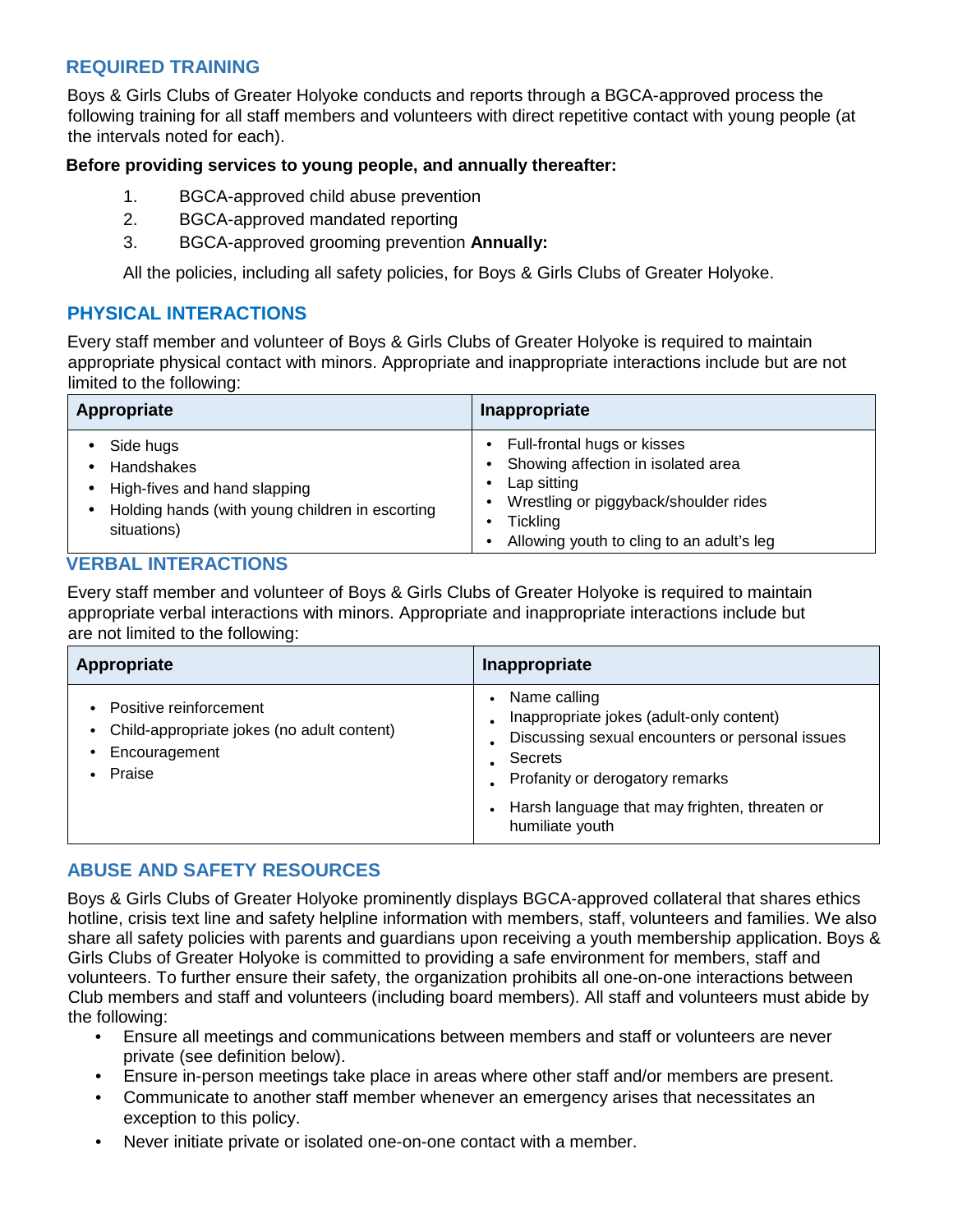- Never have a private or isolated meeting or communication with a member. This includes in-person meetings and virtual communications such as texting, video chat and social media between only a staff member or volunteer and a single member.
- Never transport one Club member at a time. This includes transportation in Club or leased vehicles.

Exceptions may only be made when delivering medical or counseling services by a licensed, trained therapist or similar professional. All exceptions shall be documented and provided to Club leadership in advance.

If an emergency arises that necessitates an exception to this policy, the emergency exception shall be communicated to Club leadership as soon as practicable, and ideally before engaging in one-on-one interaction.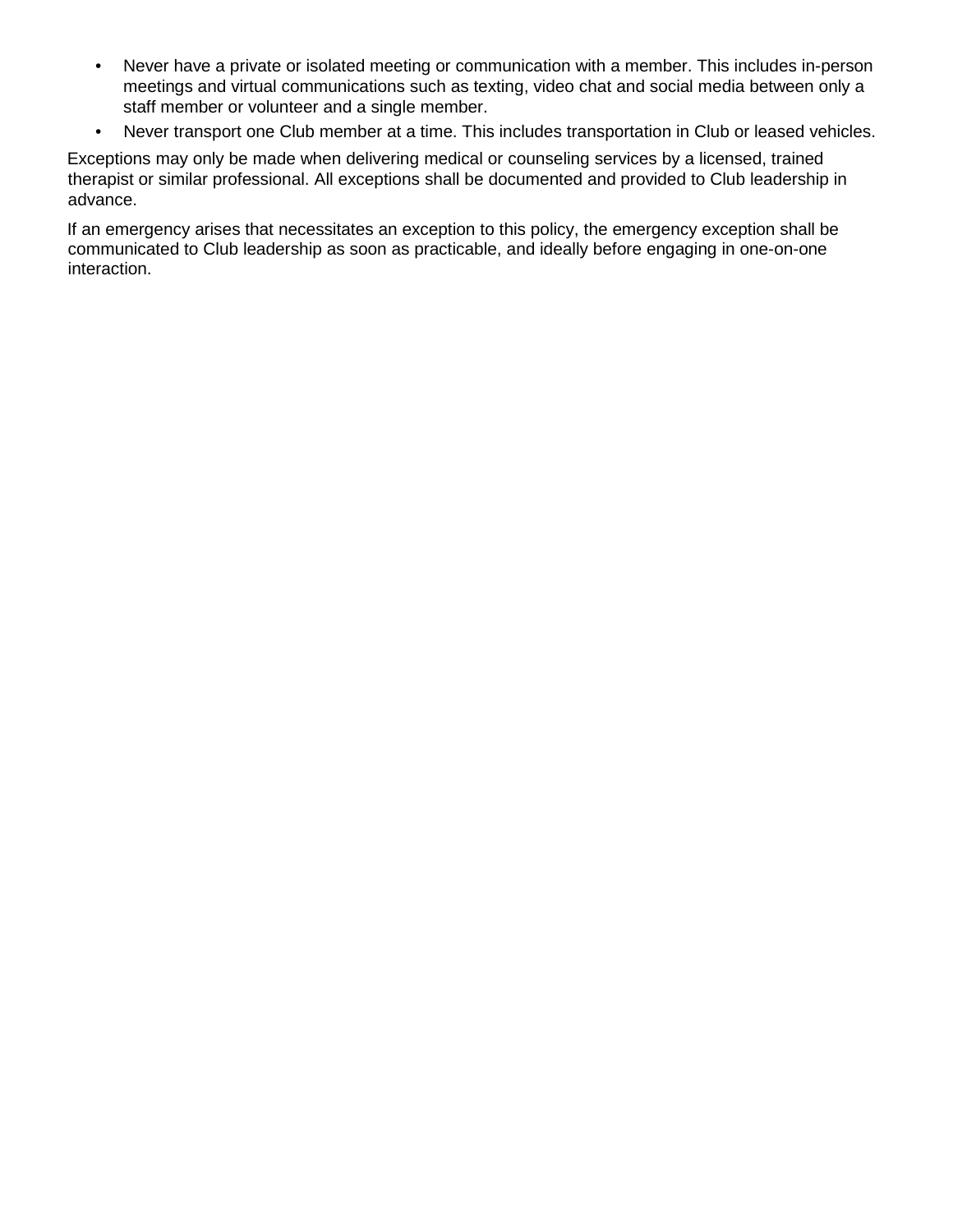## **PROHIBITION OF PRIVATE ONE-ON-ONE INTERACTION POLICY**

#### **DEFINITION OF ONE-ON-ONE INTERACTION**

One-on-one interaction is defined as any private contact or communication (including electronic communication) between any Club participant and an adult, including adult staff, minor staff, volunteers, board members and others who might encounter members during regular programming and activities.

- Private contact/communication is any communication, in person or virtual, that is between one youth member and one adult (18 or over) that takes place in a secluded area, is not in plain sight and/or is done without the knowledge of others. Private places can include but are not limited to vehicles, rooms without visibility to others, private homes and hotel rooms. Examples of private contact include but are not limited to:
	- o Meeting behind closed doors (in rooms without windows or visible sightlines) or any spaces that are not visible to others.
	- o One staff member transporting one member in a vehicle.
	- o Electronic communications (text, video, social media, etc.) between one member and one staff member or volunteer.

**Public contact/communication** is any communication or meeting, in person or virtual, that is between at least three individuals, including two staff and one member, one staff and two members or variations of these combinations. Examples of public contact include but are not limited to:

- o Meeting in plain sight of others (e.g., in a quiet corner of an active games room).
- o Transporting members via public transportation (bus, taxis, train, air, etc.) or transporting multiple members.
- o Electronic communications (text, video, social media, etc.) between multiple members and adults (e.g., group chats).
- o Public places can include but are not limited to buses, airports, shopping malls, restaurants and schools.

#### **IMPACT ON MENTORING PROGRAMS**

Mentorship is a key component of Boys & Girls Club programming and has tremendous positive impact on members. Prohibition of one-on-one interaction does not have to negatively affect mentor programs and/or relationship building. Mentors can adjust their practices to include:

- Holding mentor and coaching sessions in areas where other staff and/or members are present or can see you – for example, in large rooms where meetings are visible but not heard.
- Copying parents, staff or other members (when appropriate) on written and/or electronic communications.
- Scheduling meetings during Club hours and at the Club site.
- Documenting interactions between mentors and youth.

#### **IMPACT ON PARTNERSHIPS WITH LOCAL MENTORING ORGANIZATIONS**

- All local mentors are required to abide by Club policies, including background check requirements and prohibition of one-on-one interaction.
- External mentors are required to abide by all Club safety policies and procedures.
- A written agreement should be in place to determine how and when the external organization assumes custody and responsibility of the member; these procedures should be clearly communicated to parents or guardians.
- Every interaction between mentor and youth will be documented and maintained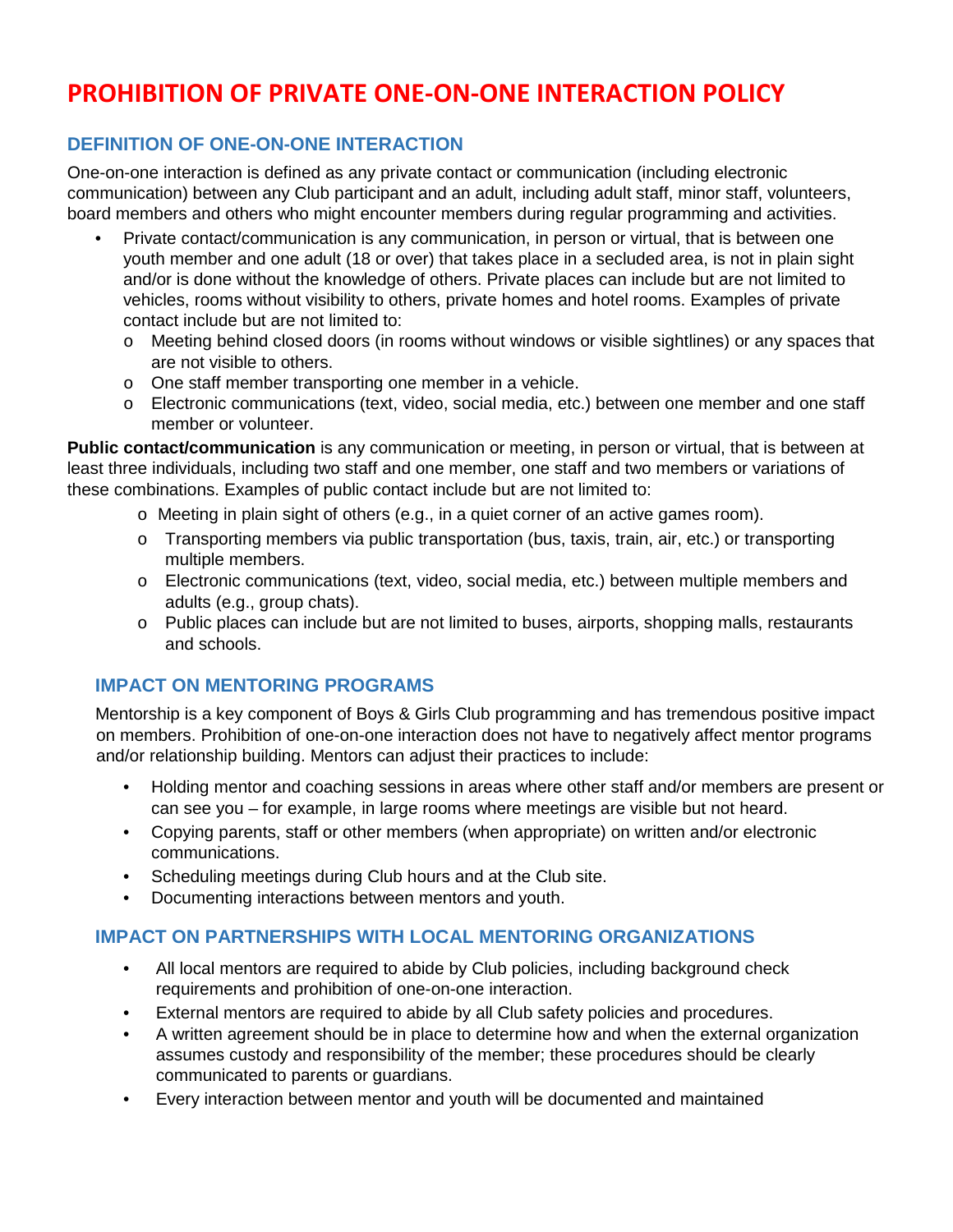#### **IMPACT ON TRAVELING TO OFF-SITE EVENTS AND ACTIVITIES**

- When traveling to external events such as Keystone, Youth of the Year or other off-site events, the one-on-one policy shall continue to be followed.
- Should the Club take responsibility for transporting members to and/or from an event, one staff member should not transport one single child at any time in a vehicle. Accommodations shall be made to ensure at least three people (two staff and one member or one staff and two members) are together when traveling. As an alternative, public transportation may be used (e.g., taxi, Uber, public transport).
- If this arrangement presents staffing or budget challenges, consider the following:
	- o Inviting parents or guardians to attend and/or chaperone their child.
	- $\circ$  Including additional youth (e.g., Junior Youth of the Year) and/or staff in travel plans.
	- o Coordinating with other Clubhouses or nearby organizations to travel together.
	- o Traveling with additional staff or members.
- Parents and guardians should also provide written consent in each instance in which a member travels to any off-site event. NOTE: Parents or guardians are never allowed to provide consent for one-on-one interaction.
- Similar practices should be in place when coordinating field trips.

#### **IMPACT ON TRANSPORTATION TO AND FROM THE CLUB**

- When transporting members to and/or from a Club-sponsored event or activity, single members should not be transported alone with one staff person.
- Consider the following to accommodate single children:
	- o Modify bus or van routes so single children aren't picked up first or dropped off last.
	- o Use a bus aide if available.
	- o Pick up and drop off children in groups.
	- o Modify staff schedules to ensure multiple staff are present.

#### **EXCEPTIONS TO POLICY**

Exceptions to the one-on-one policy can be made under the following circumstances:

- When delivering medical or counseling services by a licensed, trained therapist or similar professional (e.g., counselors, social workers).
- When the emotional or physical safety of a member is at risk and a private, one-on-one communication is deemed necessary by Club leadership.
- In emergency situations that could create a safety risk, exceptions can be made (e.g., if a member is not picked up by a parent and leaving them alone at the Club could be a safety risk).

Should exceptions need to be made, the Club shall have policies in place to monitor interactions, including but not limited to:

- Disclosing the meeting to Club leadership and regularly checking in with the member and adult during conversations.
- Placing time limits on conversations.
- Meeting in rooms with clear sight lines (e.g., rooms with windows or glass doors).
- Documenting the interaction.
- In an emergency, disclosing the situation to another staff member before engaging in one-onone interaction.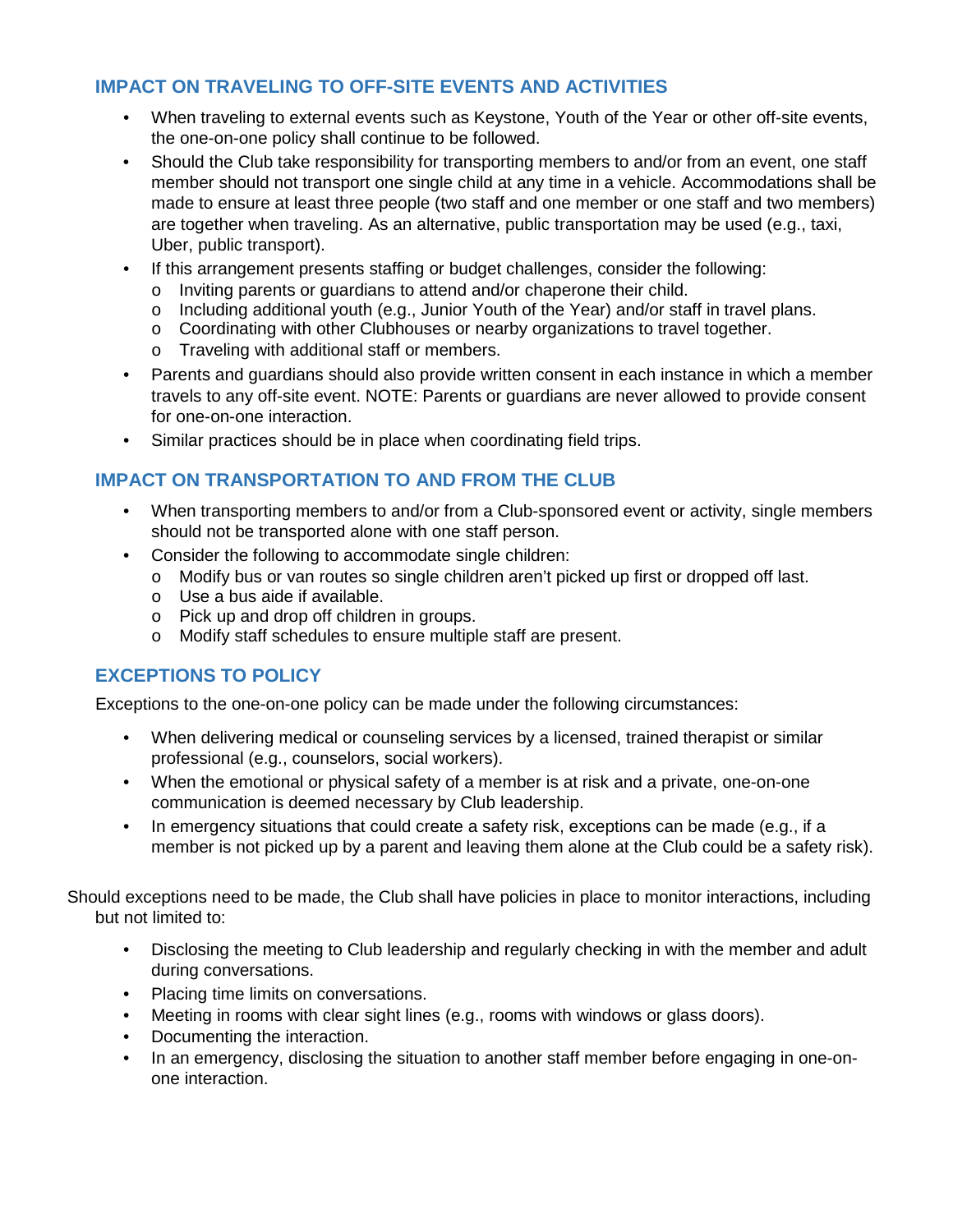## **SUPERVISION & FACILITIES POLICY**

#### **SUPERVISION**

Boys and Girls Clubs of Greater Holyoke is committed to providing a safe environment. All Club activities and program spaces shall always be under continuous supervision by sight or sound (for restroom supervision) by an appropriate adult staff (18 or over). To ensure appropriate supervision, staff and volunteers:

- Must abide by the prohibition of private one-on-one interaction policy.
- Must abide by all the organization's disciplinary policies and procedures.
- Must ensure that at least one adult staff (18 and over) is present when supervising members.
- Must always maintain proper supervision ratios.
- Must be trained on appropriate supervision tactics and behavior patterns.
- Must ensure that all youth staff and volunteers are supervised by an adult (18 and over) staff member.
- Must immediately notify Club leadership and/or submit written reports detailing supervision issues, accidents or critical incidents.
- Must never use electronic devices such as cell phones, PDAs or other communication devices while supervising members unless for Club purposes, as defined in the Acceptable Technology Use Policy.

#### **RESTROOM USAGE**

Boys & Girls Clubs of Greater Holyoke is committed to providing a safe, clean environment and enforces the following restroom policy for members, staff, volunteers and other adults.

- There will be either a designated adult restroom or procedures to ensure adults and minors never utilize a restroom at the same time.
- Club will either have single-user restrooms or multi-user restrooms with single stalls that can be secured from the inside.
- When using restrooms at public facilities during field trips, a minimum of three youth will be escorted by one staff member, who will wait outside the main entrance of the restroom.

#### **RESTROOM MONITORING**

Restrooms shall be regularly monitored by designated staff according to a schedule set by Club leadership. Monitoring includes walk-throughs, inspections and/or any (but not necessarily all) of the best practices outlined below:

- Implementing procedures to limit the number of children using restrooms at the same time.
- Prohibiting younger children and teens from sharing a restroom.
- Positioning staff near restroom entries to maintain auditory supervision of space.
- Designing or renovating multi-user restrooms to eliminate outer doors, while maintaining privacy with individual stalls.

Staff observing unacceptable restroom conditions or incidents shall:

- Immediately notify Club leadership of the incident.
- Document, in writing, restroom conduct incidents and report them to Club leadership as soon as possible in compliance with the Club's Incident Reporting Policy.

#### **SHARED-USE RESTROOMS**

• On a field trip or when using a public restroom, youth shall never enter the restroom alone unless it is a single-stall restroom that is empty.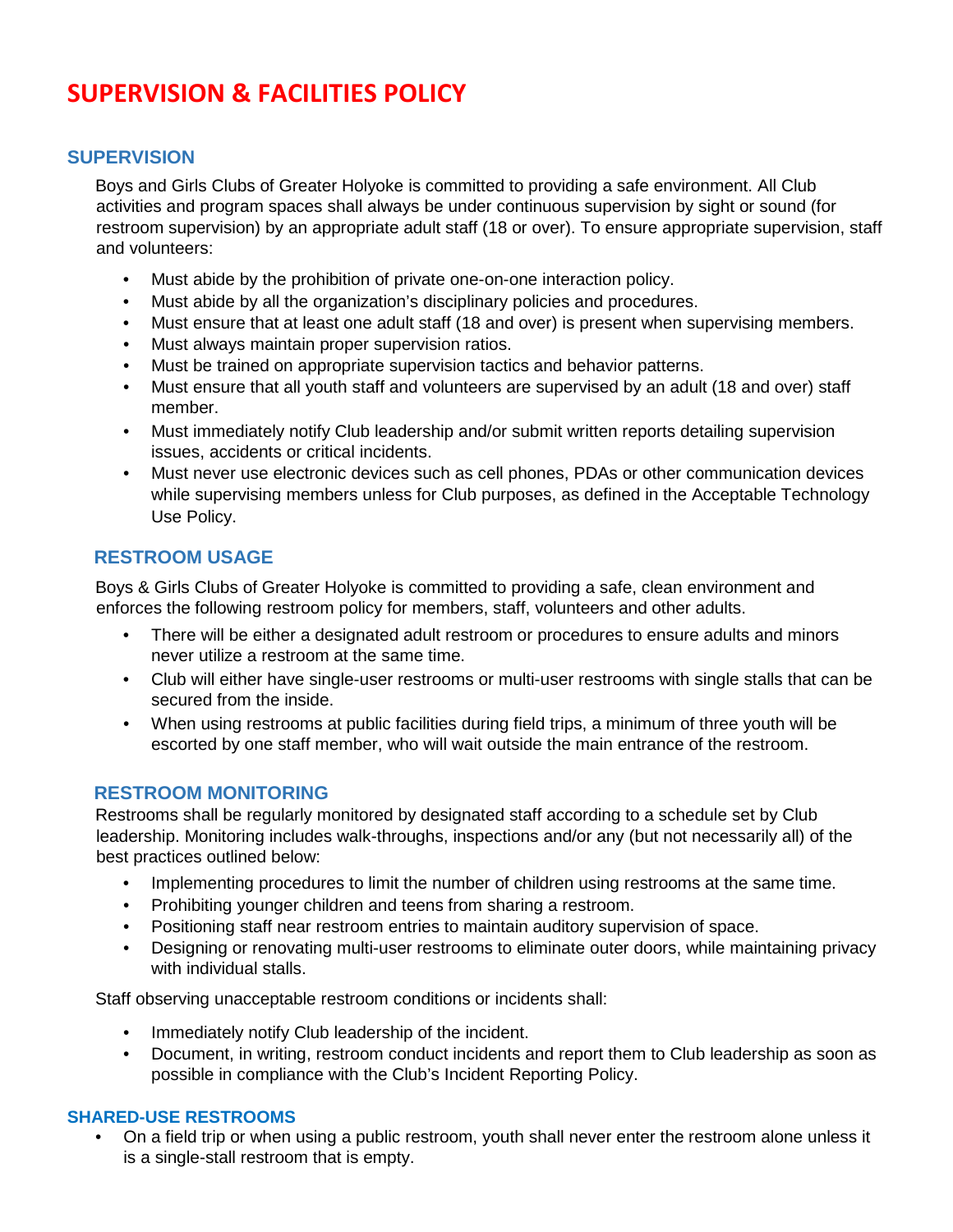- Youth shall follow the "rule of three" in using public restrooms, with at least two youth and an adult walking to the restrooms and three youth entering a multi-stall facility together. The adult will remain outside the restroom door to provide auditory surveillance.
- Whenever possible, staff/volunteers will monitor and clear public restrooms before use by members to ensure that the facility is free of adults – and clear of youth not involved in the Club program – before allowing youth to use the facilities. Alternatively, staff members will stand in the restroom doorway and/or hold the door at least partially open when supervising member use of public restrooms. Staff may position themselves inside the restroom near the sinks if positioning at the door is not feasible or is deemed ineffective.
- In a shared-use facility, Boys & Girls Clubs will utilize the best practice of shutting the exterior door to the restroom and using an "Occupied" sign outside of the door to alert others that they must wait until Club members have exited the restroom before they can enter.

#### **ENTRANCE AND EXIT CONTROL**

All facility entries and exits shall be controlled and monitored by paid adult staff (18 or over) during all hours of operation, along with a system to monitor and track everyone who is in the facility.

All exit doors shall have an audible alarm to discourage unauthorized use to exit or enter the facility.

Only designated adult staff (18 or over) shall be authorized to possess keys and/or badges to open any facility. If an employee is supervising a scheduled activity, they shall be responsible for the security of their program space.

#### **FACILITY CONDITION**

All program spaces shall have clear lines of visibility and be monitored by adult staff when in use. Areas that are not in use shall remain locked and only accessible by adult staff.

All interior and exterior spaces, hallways, stairs and stairways shall be monitored, maintained, well-lit, clean and free of hazards and obstructions. All storage closets and other unused spaces are to be locked during operational hours.

Damages to facilities shall be repaired in a reasonable manner. Damages that pose imminent risk to the health and safety of members, staff or volunteers shall be repaired immediately. If immediate repair to damage that poses imminent risk is not possible, Club leadership shall determine whether temporary or permanent closure of the facility may be required. Any damage to a facility that results in an incident deemed critical to the organization shall be reported to the appropriate authorities as a critical incident.

#### **FOOD AND DRINK**

Any distribution, preparation or consumption of food and/or drink at any facility shall comply with all applicable food services sanitation and public health codes. If food is prepared and served on site, required city or county health department inspection certificates shall be posted. Any dangerous kitchen utensils, including knives, shall be properly and securely stored.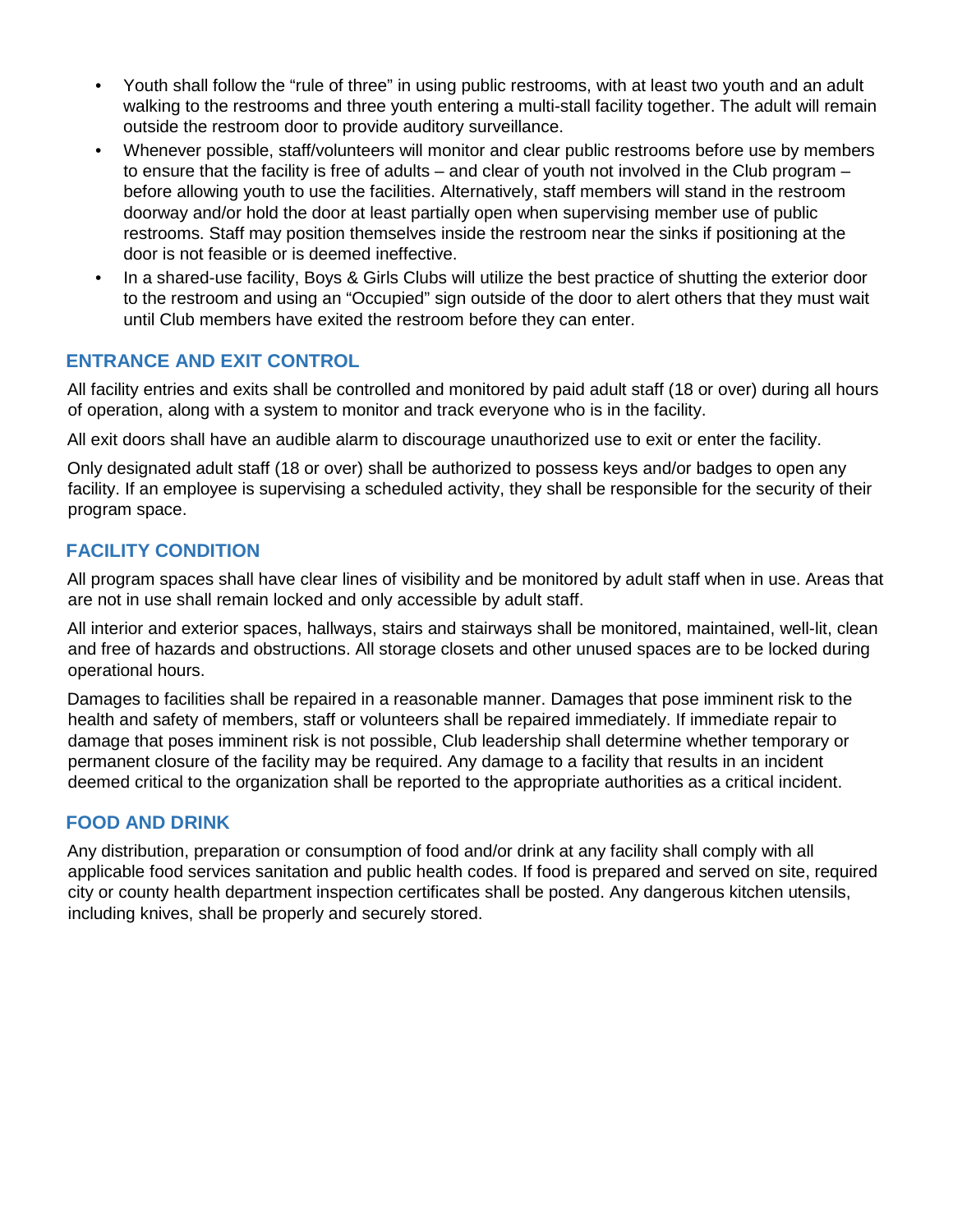## **SCREENING AND ONBOARDING**

Boys & Girls Clubs of Greater Holyoke is committed to selecting and retaining effective staff and volunteers to serve our youth. As part of the selection process and in accordance with state background check regulations, background checks and screening procedures are conducted in accordance with this policy.

#### **BACKGROUND CHECKS**

Boys & Girls Clubs of Greater Holyoke conducts criminal background checks of all employees, including minors; board volunteers and others who serve on a standing committee; and all other volunteers, including partners and minors, who have direct repetitive contact with minors.

Name‐based or fingerprint‐based record searches may be used in any combination, but the background check shall at a minimum:

- Verify the person's identity and legal aliases through verification of a social security number.
- Provide a national Sex Offender Registry search.
- Provide a comprehensive criminal search that includes a national search.
- Provide a comprehensive local criminal search that includes either a statewide or county level criminal search, depending on jurisdiction *(a current list of jurisdictions can be found at www.bgca.net/childsafety)*.
- Include any additional background check criteria required by organizational policies, funding or licensing agencies or required in the applicable jurisdiction, such as motor vehicle records, child abuse registry or credit checks.

Such checks will be conducted prior to employment and at regular intervals not to exceed twelve months.

All background check findings shall be considered when making employment or volunteer decisions, and Boys & Girls Clubs of Greater Holyoke will not employ potential staff or engage potential volunteers if such individual:

- a. Refuses to consent to a criminal background check.
- b. Makes a false statement in connection with such criminal background check.
- c. Is registered, or is required to be registered, on a state or national sex offender registry.
- d. Has been convicted of a felony consisting of:
	- 1. Murder
	- 2. Child abuse
	- 3. Domestic violence
	- 4. Abduction or human trafficking
	- 5. A crime involving rape or sexual assault
	- 6. Arson
	- 7. Weapons
	- 8. Physical assault or battery
	- 9. Drug possession, use or distribution in the last five years
- e. Has been convicted of any misdemeanor or felony against children, including child pornography.

#### **INTERVIEWING**

Boys & Girls Clubs of Greater Holyoke will conduct in-person behavioral-based interviews with every candidate for employment or program volunteer service. BGCA will provide behavioral-based interview questions for local use.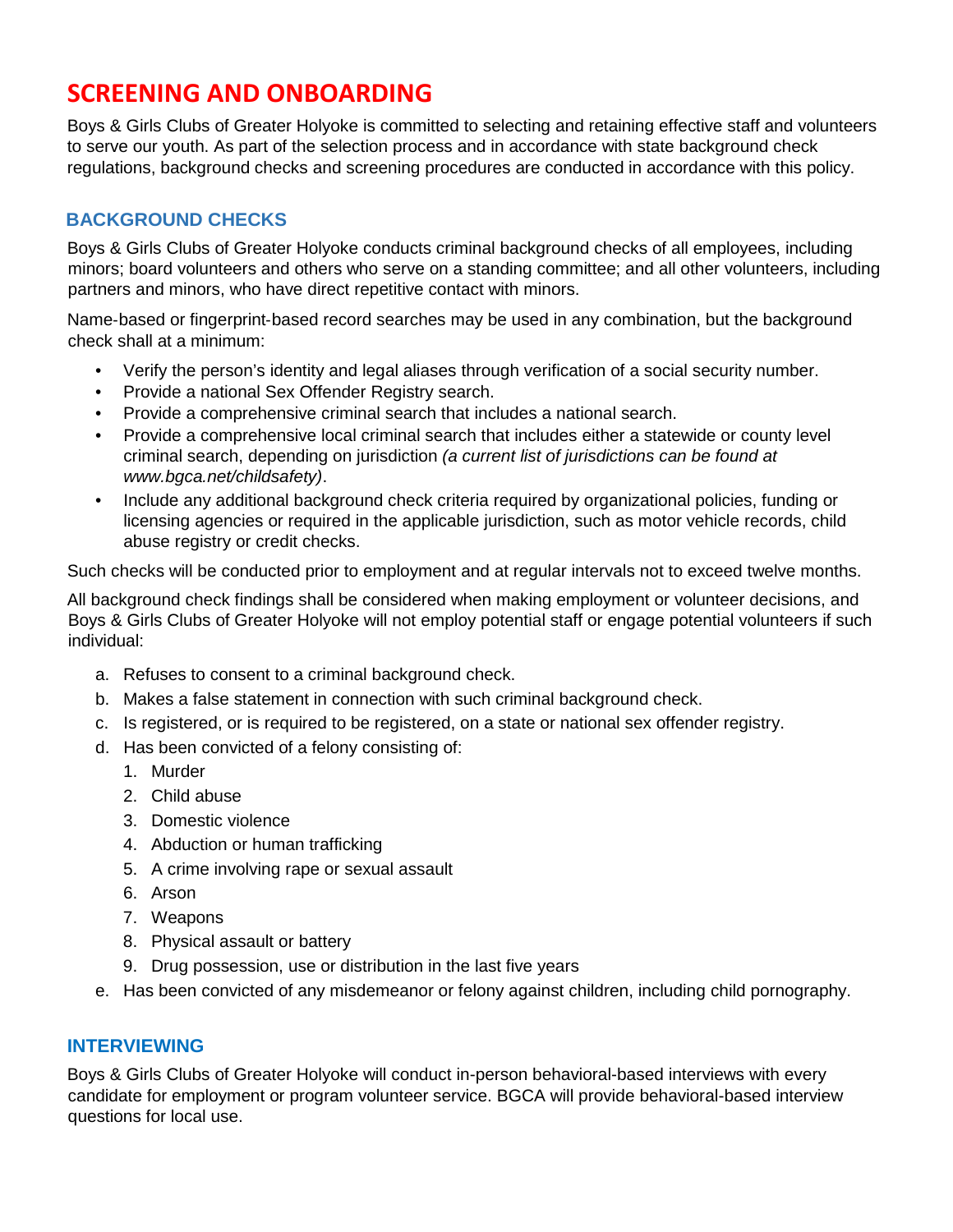#### **REFERENCE CHECKS**

Boys & Girls Clubs of Greater Holyoke conducts reference checks on any candidate for employment or volunteer with direct repetitive contact with young people. Should candidates for employment have previous experience with a Boys & Girls Club, information on the candidate's eligibility for rehire/volunteering must be obtained from all previous Boys & Girls Clubs for which the candidate worked prior to extending an offer for employment or volunteer service. Additionally, Boys & Girls Clubs of Greater Holyoke provides reference materials when asked by other Member Organizations.

#### **STAFF AND VOLUNTEER ONBOARDING**

Upon offer of a position, each new Club employee shall receive and confirm in writing receipt of an up-to date employee policies and procedures manual or handbook that, at a minimum, articulates current:

- Conditions of employment;
- Benefits;
- Rights and responsibilities of employees;
- Club safety policies; and
- Any other important employment-related information.

Before working with any Club members, all staff and volunteers at a minimum shall be given an orientation that includes an overview of the following:

- The organization's mission, goals, policies and procedures and schedule;
- Job descriptions and performance standards for their position;
- The needs and other relevant characteristics of program participants, including cultural and socioeconomic characteristics;
- Personnel and volunteer policies and procedures, including expectations regarding work hours and schedules, breaks and planning time;
- Operational policies and procedures related to safety, supervision, transportation, facilities, emergency operations, etc.; and
- Completion of the required **Child Abuse Prevention Trainings** approved by BGCA.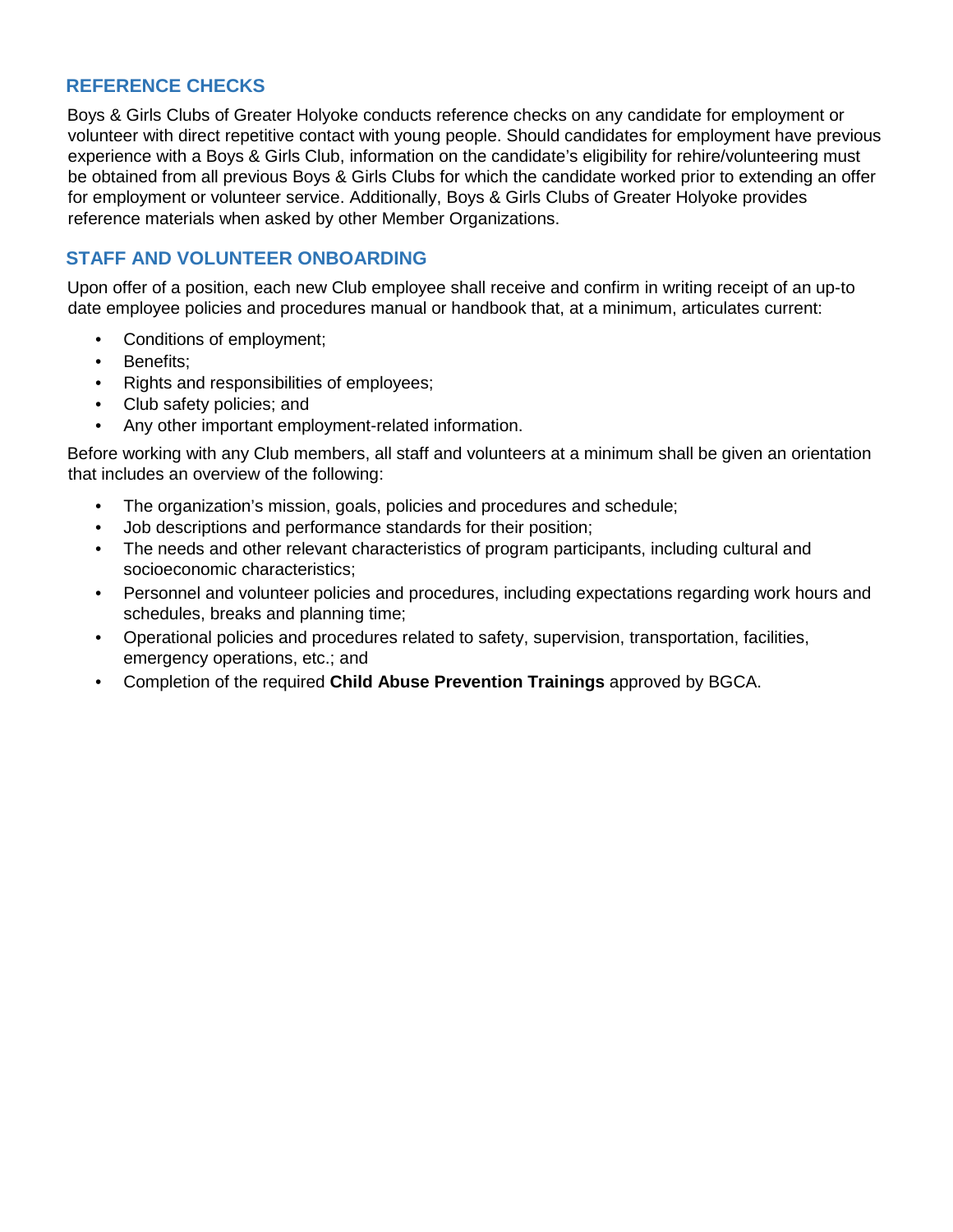## **DRUG- AND ALCOHOL-FREE WORKPLACE POLICY**

#### **DRUG AND ALCOHOL POLICY**

Boys & Girls Clubs of Greater Holyoke is committed to providing a safe environment for members, staff and volunteers. To further ensure their safety, the organization maintains a drug- and alcohol-free workplace. The unlawful or improper use of drugs – including marijuana, controlled substances or alcohol in the workplace – presents a danger to everyone. The organization also has a duty to comply with the requirements of the Drug-Free Workplace Act of 1988.

- Employees are prohibited from reporting to work or working while under the influence of alcohol and/or illegal or unauthorized drugs.
- Employees are prohibited from reporting to work or working when the employee is using any legal drugs; exceptions can be made in accordance with state law when the use is pursuant to a doctor's orders and the doctor has advised the employee that the substance does not adversely affect the employee's ability to safely perform his or her job duties. Employees taking any legal drugs that potentially affect job safety or performance are responsible for notifying their supervisor and/or Club leadership so that a determination of job performance or a reasonable accommodation can be made. An employee may not be permitted to perform his or her job duties unless such a determination or reasonable accommodation has been made.
- Employees are prohibited from engaging in the unlawful or unauthorized manufacturing, distribution, dispensing, sale or possession of illegal drugs and alcohol in the workplace, including on organization paid time, on organization premises, in organization vehicles or while engaged in organization activities.
- Employees must notify their supervisor and/or Club leadership immediately of any criminal drug or alcohol violation.
- Employment with the organization is conditional upon full compliance with the foregoing drugand alcohol-free workplace policy. Any violation of this policy might result in disciplinary action, up to and including discharge.

Boys & Girls Clubs of Greater Holyoke further reserves the right to take any and all appropriate and lawful actions necessary to enforce this drug- and alcohol-free workplace policy, including but not limited to the inspection of organization-issued lockers, desks or other suspected areas of concealment, as well as an employee's personal property when the organization has reasonable suspicion to believe that the employee has violated this policy.

#### **SMOKING POLICY**

Boys & Girls Clubs of Greater Holyoke will comply with all applicable federal, state and local regulations regarding non-smoking in the workplace in order to provide a work environment that promotes productivity and the well-being of its employees. Smoking in the workplace can adversely affect members, employees and volunteers. Accordingly, smoking is restricted at all its facilities.

Smoking is defined to include the use of any tobacco-containing products, including cigarettes, cigars and pipes, as well as the use of electronic cigarettes (e-cigarettes) and vaporizers.

Smoking is prohibited at all Boys & Girls Clubs properties except for external areas where it is specifically authorized. The smoking policy applies to employees, volunteers and members while on Club premises or during Club activities (on or off site).

#### **REASONABLE SUSPICION**

Staff and or volunteers shall immediately notify Club leadership of any action by an employee or volunteer who demonstrates an unusual pattern of behavior suggesting that they are under the influence of drugs or alcohol. Club leadership will determine whether the employee should be examined by a physician or clinic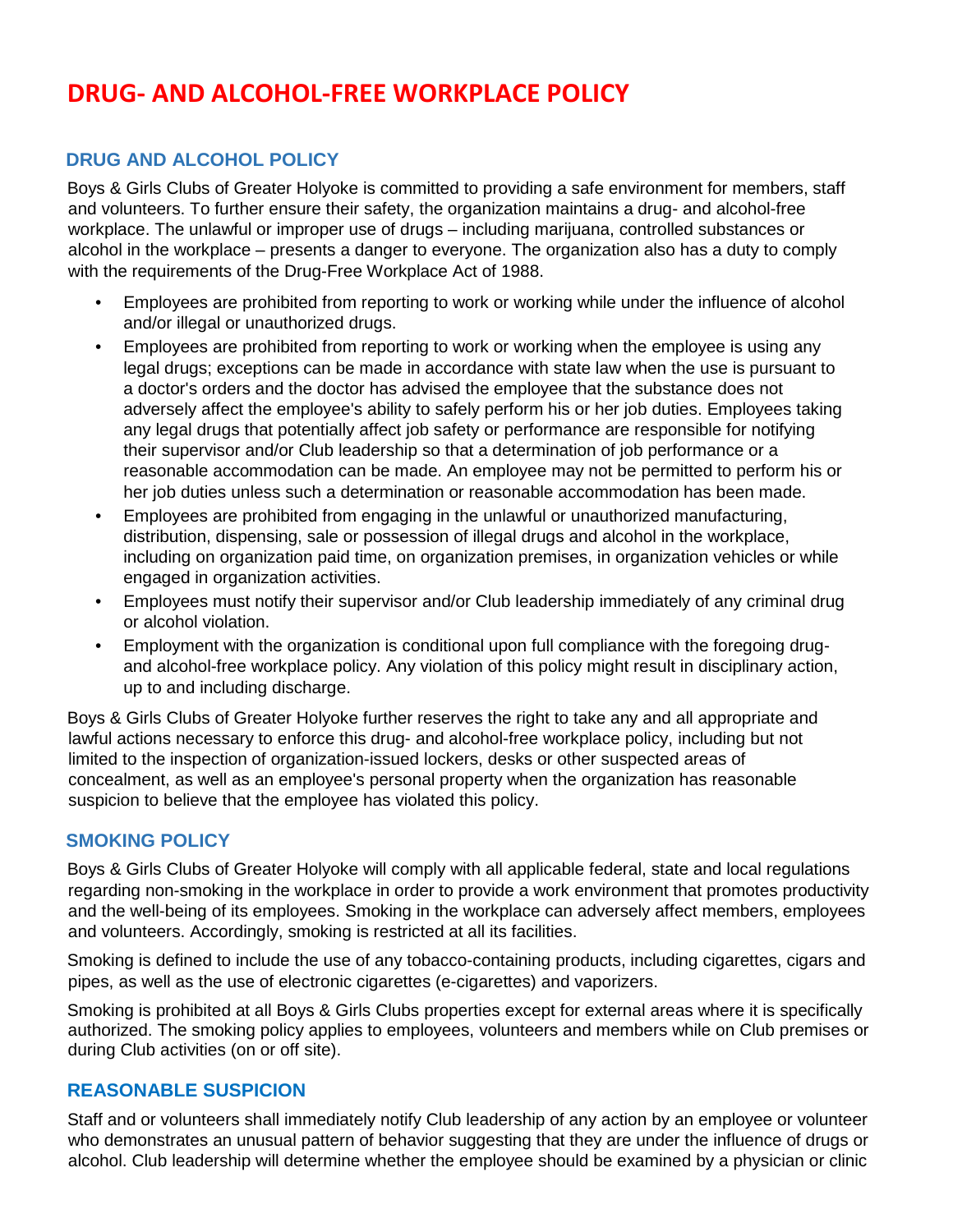and/or tested for drugs or alcohol in accordance with the Club's drug-testing policies. Employees and volunteers believed to be under the influence of drugs or alcohol will be required to leave the premises. Any illegal drugs or drug paraphernalia will be turned over to the appropriate law enforcement agency and may result in criminal prosecution.

Examples of behavior suggesting that employees or volunteers are under the influence of drugs or alcohol include but are not limited to:

- Odors (smell of alcohol, body odor or urine);
- Movements (unsteady, fidgety, dizzy);
- Eyes (dilated, constricted or watery eyes or involuntary eye movements);
- Face (flushed, sweating, confused or blank look);
- Speech (slurred, slow, distracted mid-thought, inability to verbalize thoughts);
- Emotions (argumentative, agitated, irritable, drowsy);
- Actions (yawning, twitching); or
- Inactions (sleeping, unconscious, no reaction to questions).

Unusual patterns of behavior that may suggest drug or alcohol misuse include but are not limited to:

- Repeatedly calling in sick;
- Being absent directly before or after holidays and weekends;
- Repeatedly damaging inventory or failing to meet reasonable work schedules; and
- Being involved in frequent accidents that can be related to the use of drugs or other substances.

#### **INSPECTION AND TESTING**

Boys & Girls Clubs of Greater Holyoke reserves the right to take any and all appropriate and lawful actions necessary to enforce this drug- and alcohol-free workplace policy, including but not limited to the inspection of organization-issued lockers, desks or other suspected areas of concealment, as well as an employee's personal property when the organization has reasonable suspicion to believe that the employee has violated this drug- and alcohol-free workplace policy (see "Reasonable Suspicion" above).

Screening, testing and security measures may be used as methods of enforcement, as permitted by applicable state law. It is a violation of this policy to refuse to submit to testing. Tests that are paid for by the organization are the property of the organization, and the examination records will be treated as confidential and held in separate medical files. However, records of specific examinations will be made available, if required by law or regulation, to the employee, persons designated and authorized by the employee, public agencies, relevant insurance companies and/or the employee's doctor.

#### **PRESCRIPTION MEDICATION AND LEGAL DRUGS**

Employees and volunteers are prohibited from reporting to work or working when using any legal drugs, except when the use is pursuant to a doctor's orders and the doctor has advised the employee or volunteer that the substance does not adversely affect the employee's or volunteer's ability to safely perform his or her duties.

Employees and volunteers taking a legal drug, such as prescription medication or medical marijuana, that potentially affects job safety or performance are responsible for notifying their supervisor and/or Club leadership so that a determination of job performance or reasonable accommodation can be made. An employee/volunteer may not be permitted to perform his or her job duties unless such a determination or reasonable accommodation is made. Clear reporting policies and procedures are an important element in responding to incidents that might occur in Clubhouses. Staff and volunteers must at a minimum immediately report and document all safety incidents that might affect staff, volunteers, members and others who visit Clubhouses.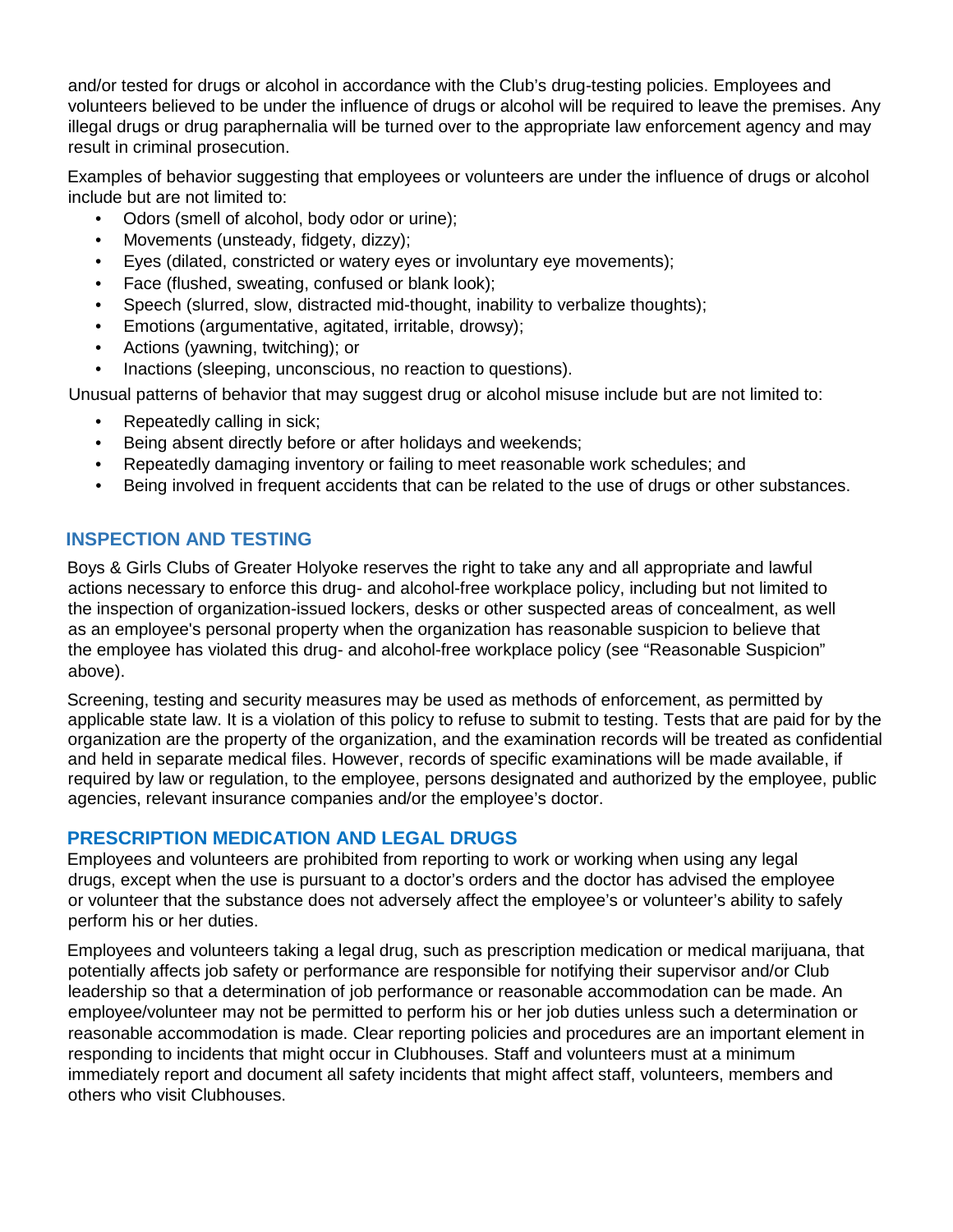## **INCIDENT MANAGEMENT POLICY**

#### **GENERAL INCIDENT DESCRIPTION**

Safety incidents can include but are not limited to:

- Inappropriate activity between adults (18 and over) and youth;
- Inappropriate activity between multiple youth;
- Allegations of abuse;
- Bullying behavior;
- Inappropriate electronic communications between adults (18 or over) and youth;
- Minor and major medical emergencies;
- Accidents, including slips and falls;
- Threats made by or against staff, volunteers and/or members;
- Physical assaults and injuries, including fights;
- Missing children;
- Criminal activity, including theft and robbery; and
- Other incidents as deemed appropriate by Club leadership.

Safety incidents include those that occur during Club programs, on Club premises and/or during a Club affiliated program or trip.

#### **INTERNAL INCIDENT REPORTING**

Any employee or volunteer who becomes aware of an incident, as defined in this policy, shall immediately complete an incident report and submit the incident to Club leadership.

The following information shall be included on an Incident Report:

- Date and location
- Incident details (if applicable)
- Witnesses and contact information
- Names of all involved (youth and staff if applicable)
- All notifications made (first responders, parents, leadership, etc.)

#### **EXTERNAL INCIDENT REPORTING**

Boys & Girls Clubs of Greater Holyoke follows all applicable mandated reporting statutes and regulations and all applicable federal, state and local laws (including those around licensing, for licensed organizations) for the protection and safety of youth. Types of incidents reported include but are not limited to:

- Inappropriate activity between adults (18 or over) and youth;
- Inappropriate activity between multiple youth;
- Allegations of child abuse;
- Any form of child pornography;
- Criminal activity, including assault, theft and robbery; or
- Children missing from the premises.

#### **INCIDENT INVESTIGATION**

Boys & Girls Clubs of Greater Holyoke takes all incidents seriously and is committed to supporting external investigations of all reported incidents and allegations or internal investigations by the Safety Committee when not an externally reportable incident.

Federal, state and local criminal and or mandated child abuse reporting laws must be complied with before any consideration of an internal investigation. The internal investigation should never be viewed as a substitute for a required criminal or child protective services investigation. In the event that an incident involves an allegation against a staff member, volunteer or Club member, the Club shall suspend that individual immediately (employees with pay) and maintain the suspension throughout the course of the investigation.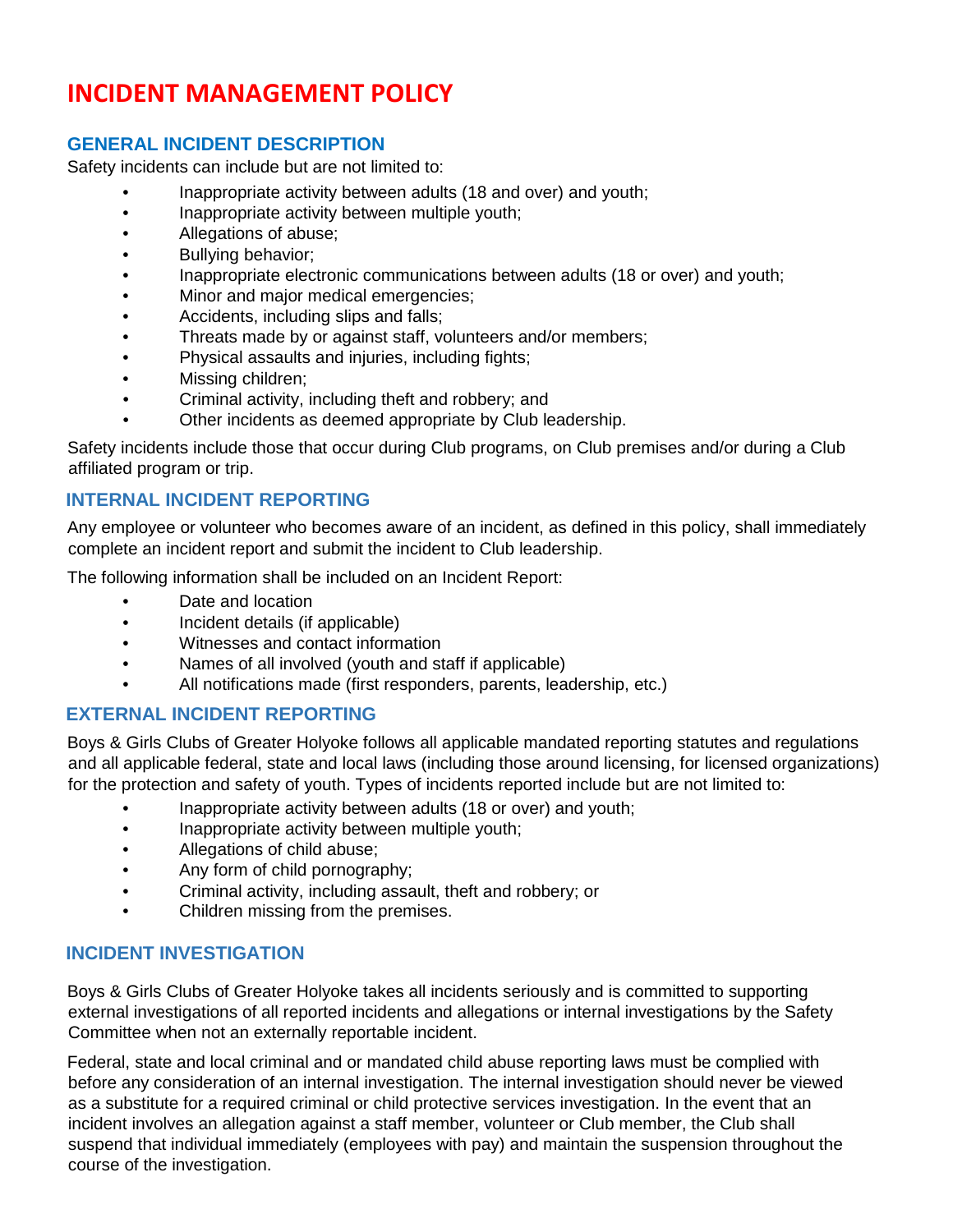#### **BGCA CRITICAL INCIDENT REPORTING**

Each Member Organization shall immediately report any allegation of abuse or potential criminal matter to law enforcement. In addition, each Member Organization shall report the following critical incidents to BGCA within 24 hours:

- a. Any instance or allegation of child abuse, including physical, emotional or sexual abuse; sexual misconduct or exploitation (Club-related or not) against any child by a current employee or volunteer; or any Club-related instance by a former employee or volunteer.
- b. Any instance or allegation of child abuse, including physical, emotional or sexual abuse; or sexual misconduct or exploitation by a youth towards another youth at a Club site or during a Clubsponsored activity.
- c. Any child who might have been abducted or reported missing from a Club site or Club-sponsored activity.
- d. Any major medical emergency involving a child, staff member or volunteer at a Club site or during a Club-sponsored activity leading to extended hospitalization, permanent injury or death; or a mental health crisis with a child requiring outside care.
- e. Any instance or allegation of abuse, including physical, emotional or sexual abuse, sexual misconduct, harassment or exploitation (Club-related or not) involving any staff member; or any Club-related instance or allegation of abuse, including physical, emotional or sexual abuse, sexual misconduct harassment or exploitation against a volunteer or visitor.
- f. Any failure to comply with requirements set forth by childcare licensing agencies or organizations.
- g. Any known or suspected felony-level criminal act committed at a Club site or during a Clubsponsored activity.
- h. Any misappropriation of organizational funds in the amount of \$10,000 or greater, or any amount of federal funds.
- i. Any criminal or civil legal action involving the organization, its employees or volunteers, as well as any changes in the status of an open organization-related legal action.
- j. Negative media attention that could compromise the reputation of the Member Organization or the Boys & Girls Clubs of America brand.
- k. Any other incident deemed critical by the Member Organization.

Failure to report safety incidents to Boys & Girls Clubs of America could result in a funding hold or the organization being placed on provisional status.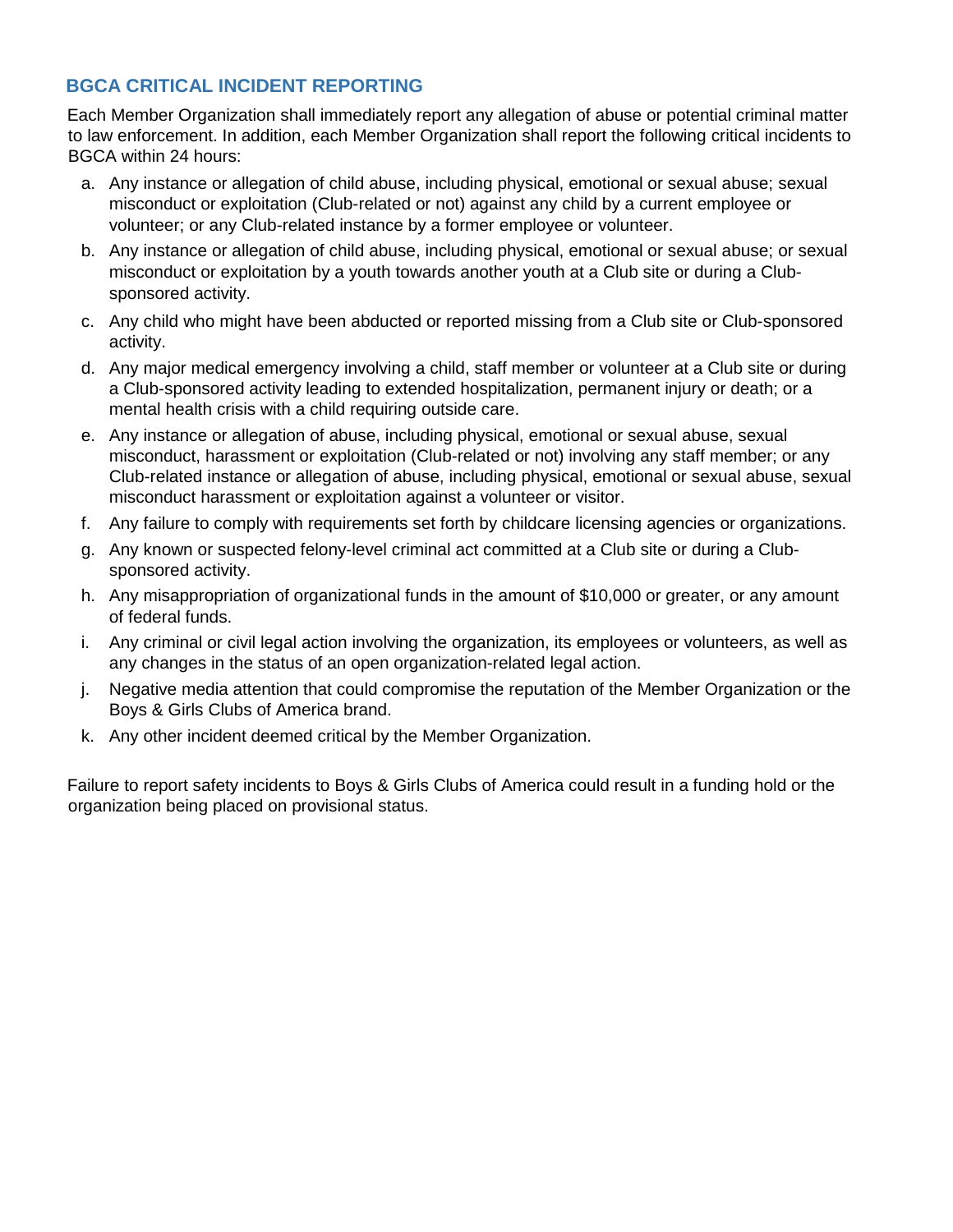## **TECHNOLOGY ACCEPTABLE USE POLICY**

Boys & Girls Clubs of Greater Holyoke is committed to providing a safe use of technology and online safety for members, staff and volunteers. The acceptable use policy provides the framework for those safety practices and procedures.

#### **CLUB MEMBER USAGE**

Before a member will be allowed to use Club technology equipment or their personal device, both the member and his/her parent/guardian will need to read and sign the Technology Acceptable Use policy and return it to the Club. Under the Technology Acceptable Use policy, the following relevant principles shall apply:

**Club devices** shall include any and all Club-owned existing and/or emerging technologies and devices that can take photographs, play and record audio or video, input text, upload and download content and/or media and transmit or receive messages or images.

**Personally owned devices** shall include any and all member-owned existing and/or emerging technologies and devices that can take photographs, play and record audio or video, input text, upload and download content and/or media and transmit or receive messages or images.

**Club purposes** shall include program activities, career development, communication with experts and/or Club peer members, homework and Club activities. Members are expected to act responsibly and thoughtfully when using technology resources. Members bear the burden of responsibility to inquire with staff when they are unsure of the permissibility of a particular use of technology prior to engaging in its use.

**Authorized use:** Club devices and personally owned devices are permitted for use during approved Club times for Club purposes and in approved locations only. The Club expressly prohibits the use of Club devices or personally owned devices in locker rooms, restrooms and other areas where there is an expectation of privacy.

**Appropriate use:** Members may not use any technology to harass, threaten, demean, humiliate, intimidate, embarrass or annoy their peers or others in their community. Any inappropriate use of a Club or personally owned device, as determined by Club staff, can lead to disciplinary action including but not limited to confiscation of the device, immediate suspension from the Club, termination of membership or other disciplinary actions determined to be appropriate to the Club's existing disciplinary policies including, if applicable, referral to local law enforcement.

**Monitoring and inspection:** Boys & Girls Clubs of Greater Holyoke reserves the right to monitor, inspect, copy and review any personally owned device that is brought to the Club. Parents/guardians will be notified before such an inspection takes place and may be present, at their choice, during the inspection. Parents/guardians may refuse to allow such inspections. If so, the member may be barred from bringing personally owned devices to the Club in the future.

**Loss and damage:** Members are responsible for keeping devices with them at all times. Staff are not responsible for the security and condition of the member's personal device. Furthermore, the Club is not liable for the loss, damage, misuse or theft of any personally owned device brought to the Club.

Any inappropriate or unauthorized use of a Club or personally owned device, as determined by Club staff, can lead to disciplinary action including but not limited to confiscation of the device, immediate suspension from the Club, termination of membership or other disciplinary actions determined to be appropriate to the Club's existing disciplinary policies, including, if applicable, referral to local law enforcement.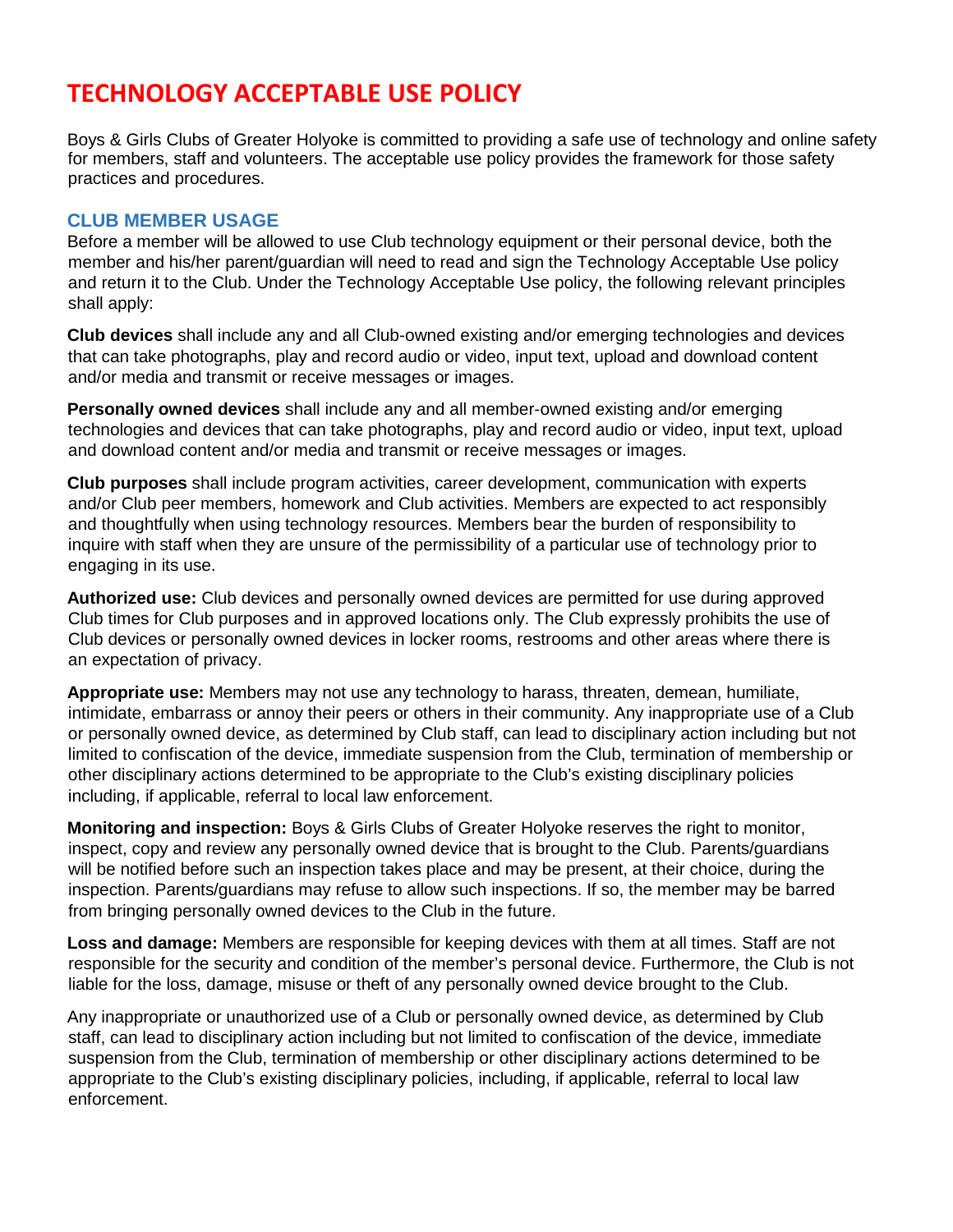Members must be aware of the appropriateness of communications when using Club or personally owned devices. Inappropriate communication is prohibited in any public or private messages, as well as material posted online. Inappropriate communication includes but is not limited to the following:

- Obscene, profane, lewd, vulgar, rude, inflammatory, threatening or disrespectful language or images typed, posted or spoken by members;
- Information that could cause damage to an individual or the Club community or create the danger of disruption of the Club environment;
- Personal attacks, including prejudicial or discriminatory attacks;
- Harassment (persistently acting in a manner that distresses or annoys another person) or stalking of others;
- Knowingly or recklessly posting false or defamatory information about a person or organization; or
- Communication that promotes the destruction of property, including the acquisition or creation of weapons or other destructive devices.

If a member is told to stop sending communications, that member must cease the activity immediately.

#### **Cyberbullying**

Members may not utilize any technology to harass, threaten, demean, humiliate, intimidate, embarrass or annoy their peers or others in their community. This behavior is cyberbullying, which is defined as bullying that takes place using emerging technologies and devices. Any cyberbullying that is determined to disrupt the safety and/or well-being of the Club, Club members, Club staff or community is subject to disciplinary action.

Examples of cyberbullying include, but are not limited to:

- Harassing, threatening or hurtful text messages, emails or comments on social media.
- Rumors sent by email or posted on social networking sites.
- Embarrassing pictures, videos, websites or fake profiles.

Members may not attempt to gain unauthorized access to the Club's network, or to any other computer system through the Club's network. This includes attempting to log in through another person's account or accessing another person's files. Members may not use the Club's network to engage in any illegal act, including, but not limited to, arranging for the purchase or sale of alcohol, tobacco or other drugs; engaging in criminal activity; or threatening the safety of another person. Members may not make deliberate attempts to disrupt the computer system or destroy data by spreading computer viruses.

**Monitoring and inspection:** Boys & Girls Clubs of Greater Holyoke reserves the right to monitor, inspect, copy and review files stored on Club-owned devices or networks. In addition, Boys & Girls Clubs of Greater Holyoke reserves the right to inspect and/or review personally owned devices that are brought to the Club. Parents/guardians will be notified before such an inspection takes place and may be present, at their choice, during the inspection. Parents/guardians may refuse to allow such inspections but the member may be barred from bringing personally owned devices to the Club in the future.

**Internet access:** Personally owned devices used at the Club must access the internet via the Club's content-filtered wireless network and are not permitted to directly connect to the internet through a phone network or other content service provider. Boys & Girls Clubs of Greater Holyoke reserves the right to monitor communication and internet traffic, and to manage, open or close access to specific online websites, portals, networks or other services. Members must follow Club procedures to access the Club's internet service.

**Loss and damage:** Members are responsible for keeping the personal device with them at all times. Staff are not responsible for the security and/or condition of the member's personal device. Furthermore, the Club shall not be liable for the loss, damage, misuse or theft of any personally owned device brought to the Club.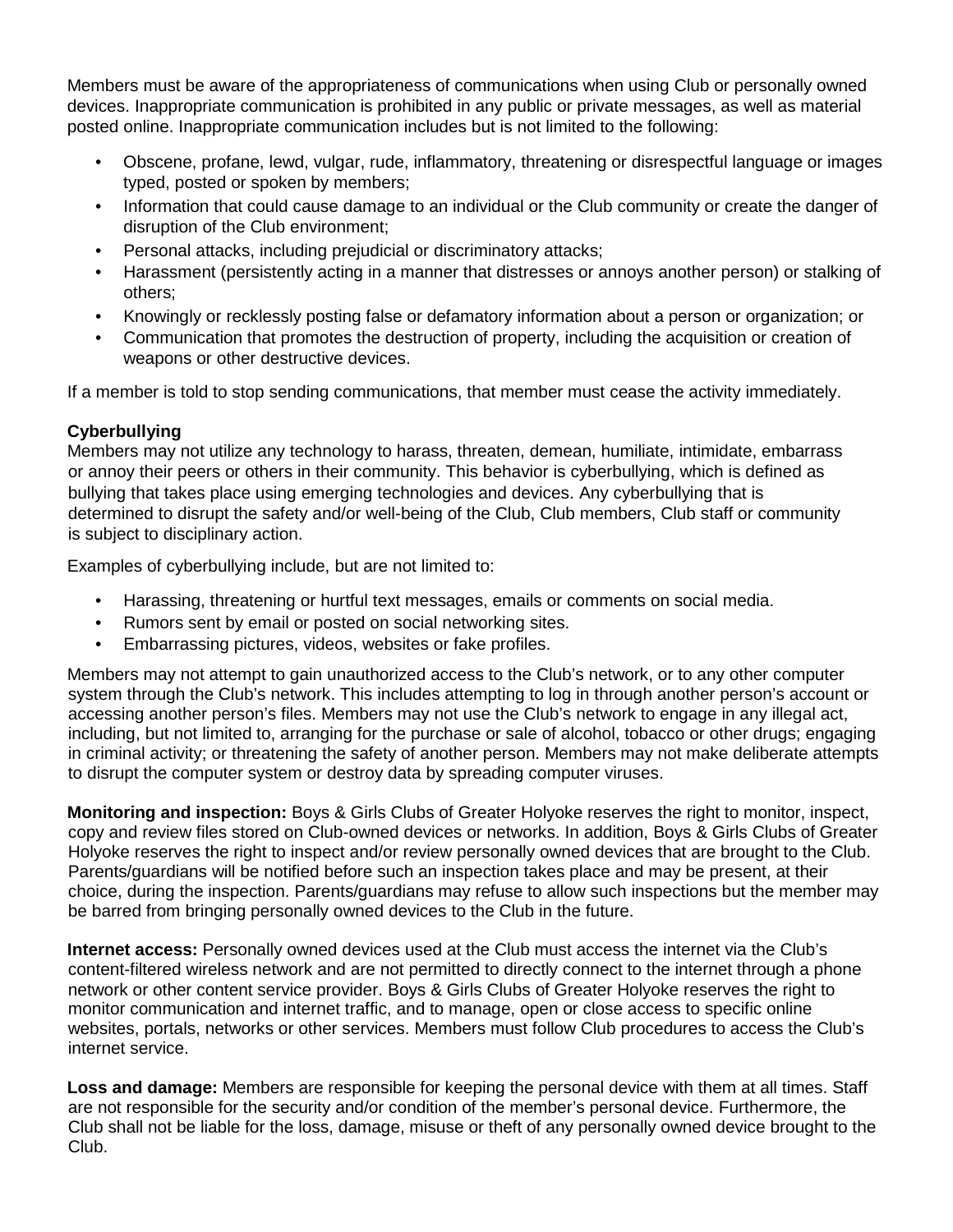**Parental notification and responsibility:** While the Boys & Girls Clubs of Greater Holyoke's Technology Acceptable Use Policy restricts the access of inappropriate material; supervision of internet usage might not always be possible. Due to the wide range of material available on the internet, some material might not fit the particular values of members and/or their families. Because of this, it is not considered practical for Boys & Girls Clubs of Greater Holyoke to monitor and enforce a wide range of social values in student use of the internet. If parents/guardians do not want members to access information beyond the scope of the Technology Acceptable Use Policy, they should instruct members not to access such materials.

**Digital citizenship:** Club members shall conduct themselves online in a manner that is aligned with the Boys & Girls Clubs of Greater Holyoke Code of Conduct. The same rules and guidelines members are expected to follow offline (i.e., in the real world) shall also be followed when online. Should a member behave online in a manner that violates the Boys & Girls Clubs of Greater Holyoke's Code of Conduct, that member shall face the same discipline policy and actions they would if their behavior had happened within the physical Club environment.

**Club-owned-and-operated technology:** Members are expected to follow the same rules and guidelines when using Club-owned technology. Club technology and systems are the property of the Club, are intended to be used for Club purposes and are to be used during approved times with appropriate supervision. Club members shall never access or use Club technology or systems without prior approval.

**Digital citizenship and technology safety training:** All members who wish to use a Boys & Girls Clubs device or equipment will be required to successfully complete a BGCA-provided digital citizenship and technology safety training. This training is required for all members annually.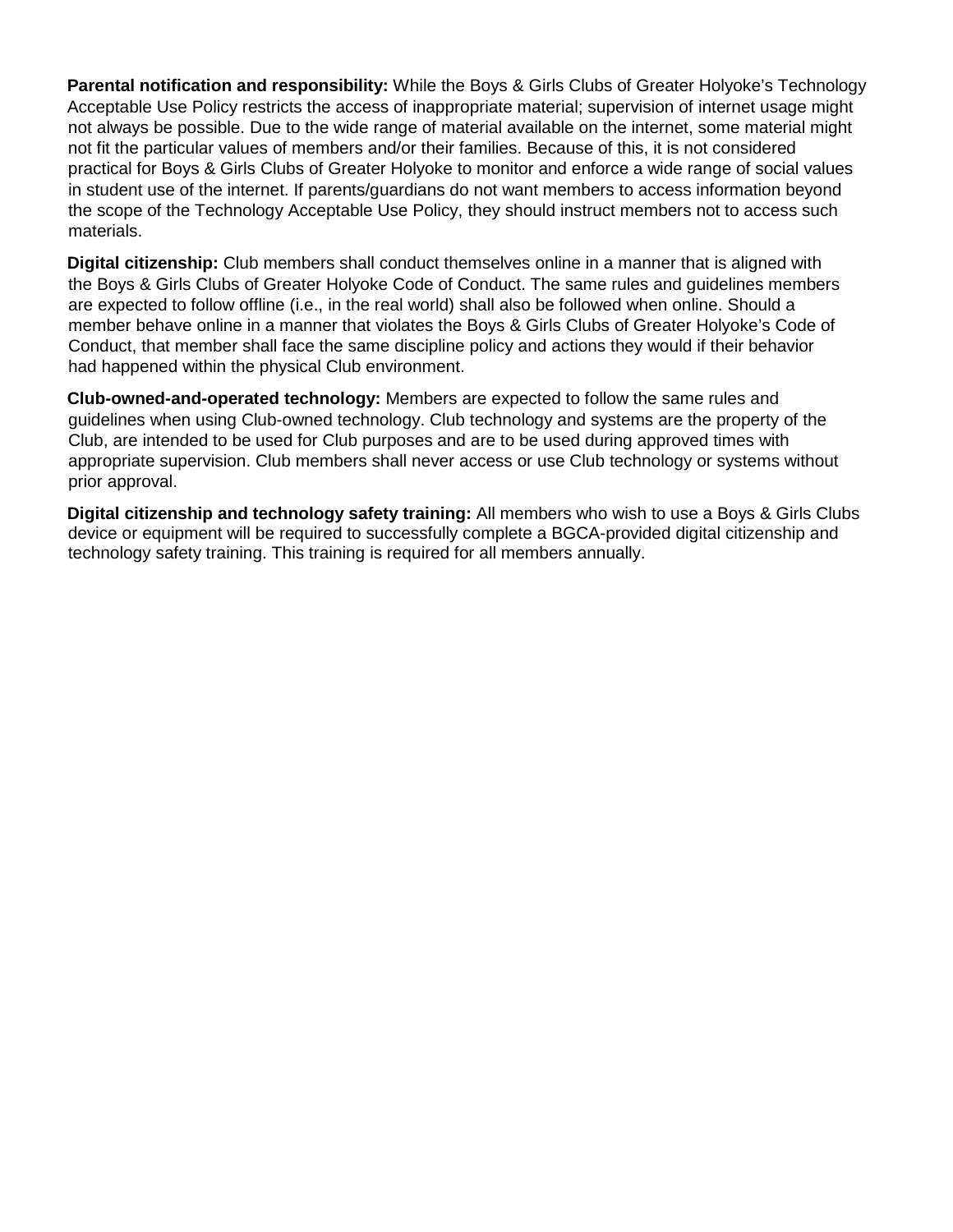#### **STAFF AND VOLUNTEER USAGE**

Before a staff member can use Club technology equipment or a personal device, he/she shall read and sign the Technology Acceptable Use policy and return it to the Club. Under the Technology Acceptable Use policy, the following relevant principles shall apply:

**Club devices** shall include any and all Club-owned existing and/or emerging technologies and devices that can take photographs, play and record audio or video, input text, upload and download content and/or media and transmit or receive messages or images.

**Personally owned devices** shall include any and all staff-owned existing and/or emerging technologies and devices that can take photographs, play and record audio or video, input text, upload and download content and/or media and transmit or receive messages or images.

**Club Purposes** include but are not limited to the delivery of program activities, accessing sanctioned training or career development opportunities, communication with experts and/or authorized Club staff and for Club purposes or management of other Club activities, such as member check-in or incident reporting. Staff are expected to act responsibly and thoughtfully when using technology resources. Staff bear the burden of responsibility to ask their supervisor when they aren't sure of the permissibility of a particular use of technology prior to engaging in that use.

**Authorized use:** Personally owned devices are permitted for use during approved Club times for Club purposes and in approved locations only. The Club expressly prohibits the use of personally owned devices in locker rooms, restrooms and other areas where there is an expectation of privacy.

**Appropriate use:** Staff may not use any technology to harass, threaten, demean, humiliate, intimidate, embarrass or annoy their peers or others in their community. Any inappropriate use of a personally owned device, as determined by a supervisor, can lead to disciplinary action including but not limited to confiscation of the device, immediate suspension from the Club, termination of employment or volunteer assignment or other disciplinary actions determined to be appropriate to the Club's existing disciplinary policies including, if applicable, referral to local law enforcement.

**Monitoring and inspection:** Boys & Girls Clubs of Greater Holyoke reserves the right to monitor, inspect, copy and review a personally owned device that is brought to the Club. Staff may refuse to allow such inspections. If so, the staff member may disciplinary action up to and including termination

**Loss and damage:** Staff are responsible for keeping devices with them at all times. Supervisors and the Club at large are not responsible for the security and condition of the staff member's personal device. Furthermore, the Club is not liable for the loss, damage, misuse or theft of any personally owned device brought to the Club.

Any inappropriate or unauthorized use of a personally owned device, as determined by a supervisor, can lead to disciplinary action including but not limited to confiscation of the device, immediate suspension from the Club, termination of employment or volunteer assignment or other disciplinary actions determined to be appropriate to the Club's existing disciplinary policies, including, if applicable, referral to local law enforcement.

Inappropriate communication includes but is not limited to:

- Obscene, profane, lewd, vulgar, rude, inflammatory, threatening or sexual content or disrespectful language or images typed, posted or spoken by staff or members.
- Information that could cause conflict.
- Personal attacks, including prejudicial or discriminatory attacks.
- Harassment (persistently acting in a manner that distresses or annoys another person) or stalking others.
- Knowingly or recklessly posting false or defamatory information about a person or organization.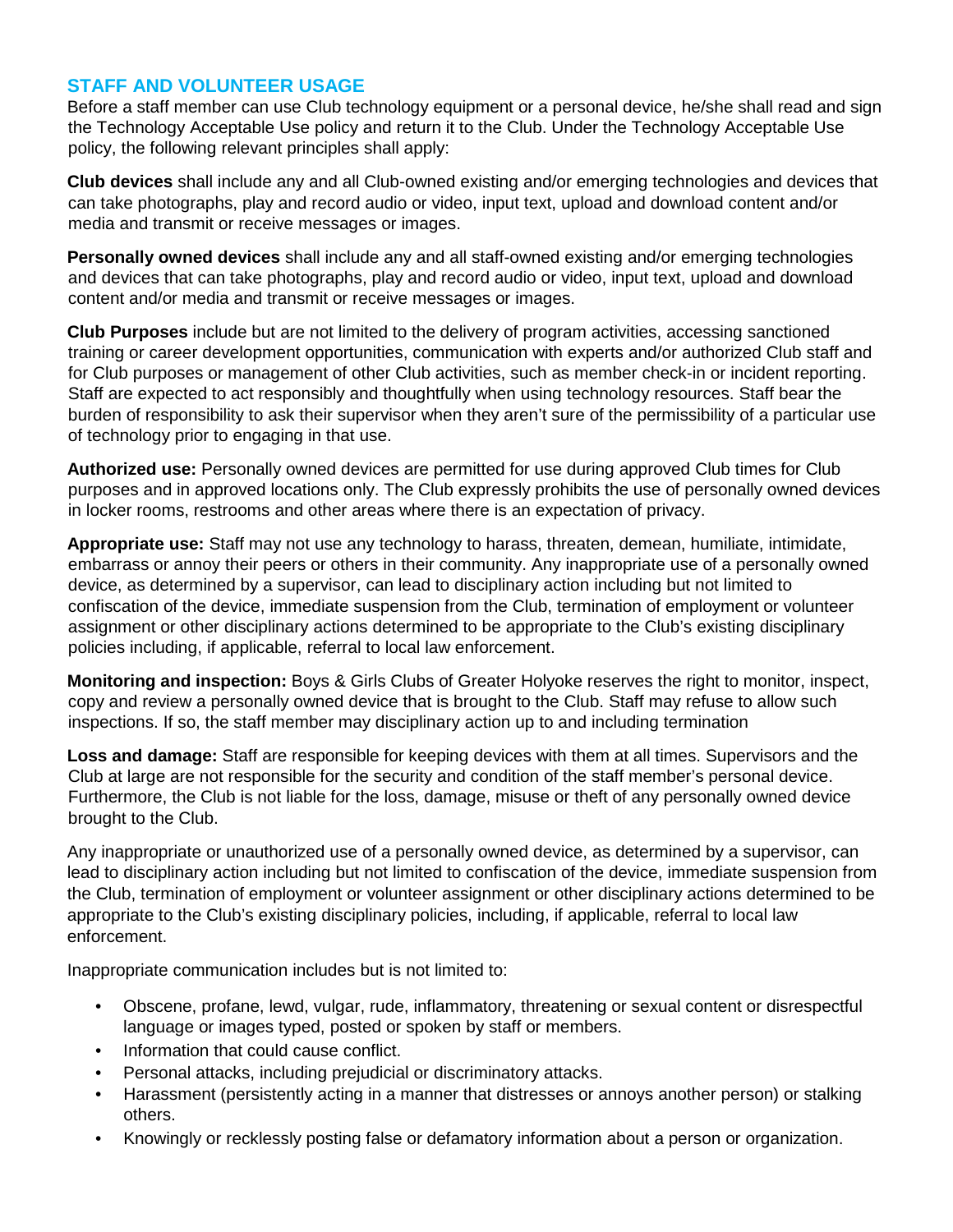• Communication that promotes the destruction of property, including the acquisition or creation of weapons or other destructive devices.

If a staff member is told to stop sending communications, he/she must cease the activity immediately.

Staff must be aware of the appropriateness of communications when using Club or personally owned devices. Inappropriate communication is prohibited in any public or private messages, as well as material posted online.

Staff may not use any technology to harass, threaten, demean, humiliate, intimidate, embarrass or annoy others. This behavior is cyberbullying, which is defined as bullying that takes place using existing or emerging technologies and devices. Any cyberbullying that is determined to disrupt the safety and/or wellbeing of the Club, Club staff, Club members or community is subject to disciplinary action.

Examples of cyberbullying include but are not limited to:

- Harassing, threatening or hurtful text messages, emails or comments on social media.
- Rumors sent by email or posted on social networking sites.
- Use of embarrassing pictures, videos, websites or fake profiles.

**Communication with Club members:** Staff may never use personal devices to communicate directly with a single Club member. Proper protocol dictates that all communication between staff and Club members must include an additional staff member and at least two Club members. This also includes overnight events such as Keystone Conferences and Youth of the Year events.

**Monitoring and inspection:** Boys & Girls Clubs of Greater Holyoke reserves the right to monitor, inspect, copy and review a personally owned device that is brought to the Club. Staff may refuse to allow such inspections. If so, the staff member may be subject to disciplinary action up to and including termination.

**Internet access:** Personally owned devices used at the Club must access the internet via the Club's content-filtered wireless network and are not permitted to directly connect to the internet through a phone network or other content service provider. Boys & Girls Clubs of Greater Holyoke reserves the right to monitor communication and internet traffic and to manage, open or close access to specific online websites, portals, networks or other services. Staff must follow Club procedures to access the Club's internet service.

**Loss and damage:** Staff are responsible for keeping devices with them at all times. Supervisors and the Club at large are not responsible for the security and condition of any staff member's personal device. Furthermore, the Club is not liable for the loss, damage, misuse or theft of any personally owned device brought to the Club.

**Password and access:** To prevent unauthorized access, devices must lock themselves and require authentication using the strongest features available on the device. A minimum standard would require a typed password of at least six characters or numbers, though some devices utilize fingerprint or other biometric technologies.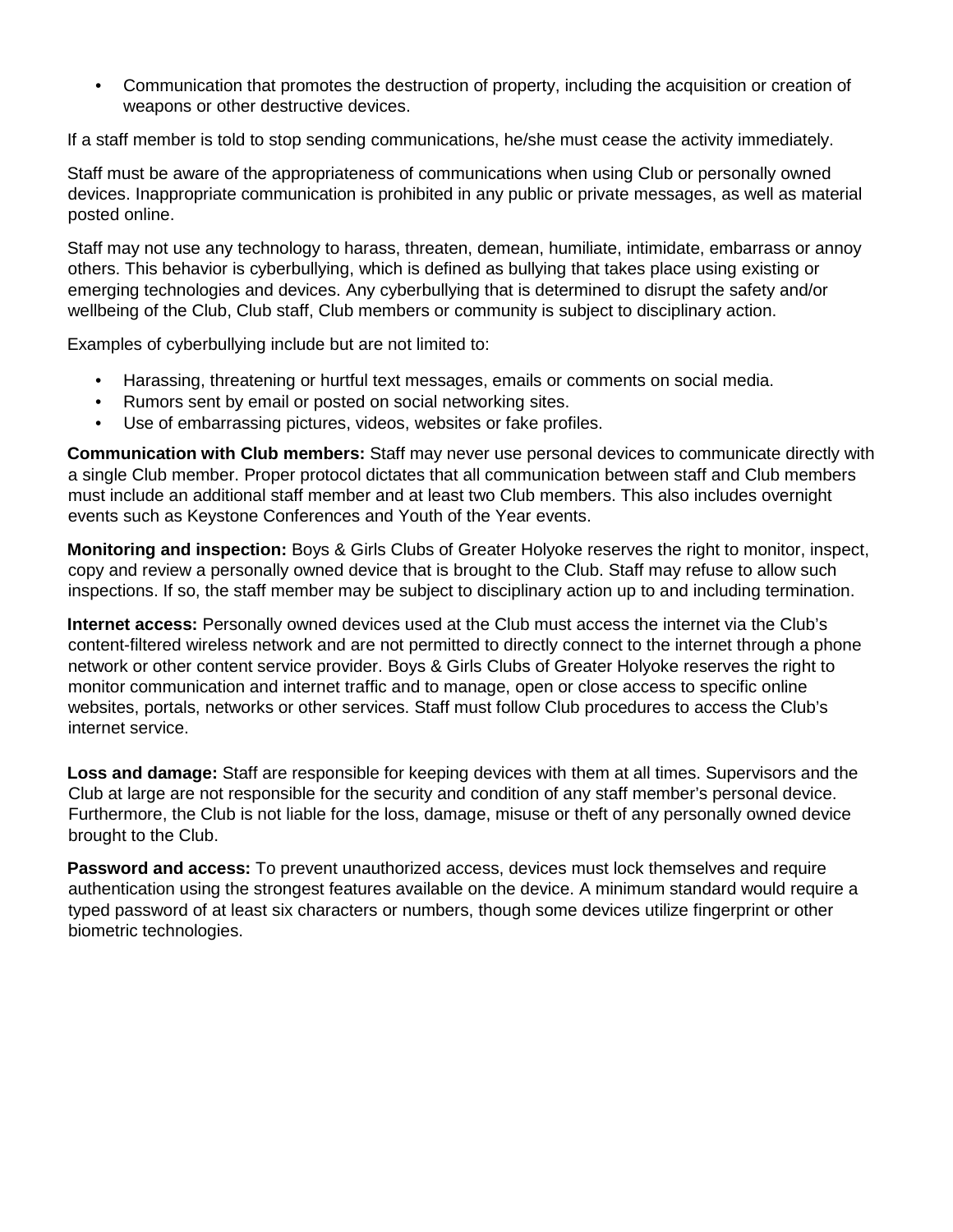## **TRANSPORTATION POLICY**

Boys & Girls Clubs of Greater Holyoke is committed to providing a safe environment and enforces the following transportation policy for members, staff, volunteers and other adults. Boys & Girls Clubs of Greater Holyoke only provides transportation to and from the Clubhouse and various approved off-site locations. The Club only transports youth in Club vehicles or other vehicles approved by Club leadership.

#### **DRIVERS:**

- Must allow for DMV background check and be cleared to transport youth per the barrier crime policy of the organization.
- Must keep an updated list of all youth who are transported to and from the Clubhouse and Club related activities.
- Must confirm that no children are left on a vehicle after every trip (based on a seat-by-seat scan of each vehicle); log must be signed daily to ensure compliance.
- Must perform regular checks to ensure that all members are picked up and dropped off at the appropriate times and locations.
- Must submit written reports detailing issues or incidents involving transportation of members to and from the Clubhouse or to and from Club-related activities.
- Must only transport members in official Club vehicles.
- Must ensure that at least three individuals are present when transporting members. If one child remains to be dropped off, two adults (18 or over) must be present in vehicle.
- Must never transport Club members in personal vehicles.
- Must never use cell phones, PDAs or other communication devices while transporting members to and from the Clubhouse or Club-related activities.

#### **VEHICLE**

- Each agency vehicle should meet all local, state and federal inspection and licensing requirements.
- Each vehicle should be inspected as outlined by DMV by staff before every trip for which youth are being transported; any problems with the vehicle must be addressed promptly.
- Regular maintenance should be performed on vehicles and documents/records reflecting that maintenance should be maintained.
- Each vehicle must provide a seat belt for every passenger and fully comply with state and federal seat belt regulations.
- Each vehicle must have a complete first-aid kit that satisfies state licensing requirements.
- Each vehicle must have a working and current fire extinguisher that satisfies state licensing requirements.
- Each vehicle must have reflective traffic warning signs (e.g., triangles or flares) that are stored securely during transport.

The vehicle must be clean and well maintained and exterior physical damage must be repaired promptly.

#### **ACCIDENT OR EMERGENCY PROTOCOL**

- Driver should immediately notify Club leadership if there is a delay or issue (e.g., breakdown, accident, emergency) with transporting members to and from the Clubhouse or Club-related activities.
- Staff shall immediately inform Club leadership if a staff member, volunteer or board member violates this policy. In such case, the organization will take appropriate disciplinary action, up to and including termination.